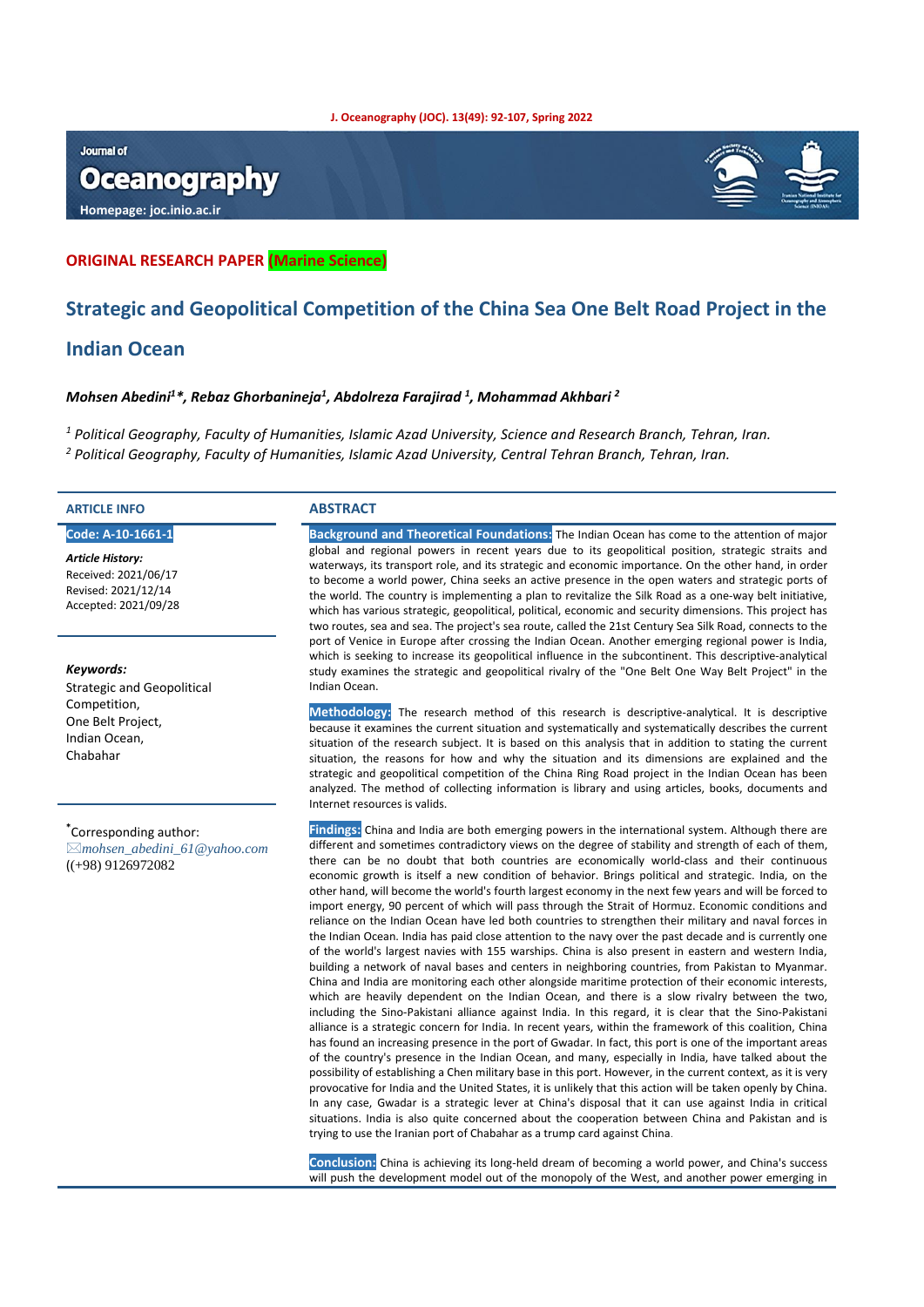the Indian Ocean in the 21st century is India. There are differing views on Sino-Indian relations. Some believe that the deep and long-lasting geopolitical rivalry has shaped relations between the two countries for many years, and that the source of these rivalries is the lands and people that are around or between the two countries. Some have gone so far as to believe that India and China will become dangerous rivals in the near future. Some also believe that any drastic progress in India-China relations is unlikely and that relations between the two will remain competitive, and that despite the deep differences between India and China, the two sides must avoid the escalation of tensions into a public rivalry. To take. But in the meantime, trans-regional actors such as the United States are influencing China-India relations and trying to somehow manage the current developments in the Indian Ocean. The Islamic Republic of Iran, as an Asian country, due to its geopolitical position, is bound to have good relations with Asian countries and powers, and with a brief look at the history of Iran's relations with Asian countries, it can be seen that relations with these countries are always in different dimensions. It has been established at an appropriate level, although at times, due to the political conditions and developments in the region, these relations have had ups and downs. In this regard, the geopolitical position and capabilities of Iran (Chabahar) will have a good ground in various dimensions to influence the relations between India and China and, consequently, the developments in the Indian Ocean. Thus, Iran's role in the power relations between India and China can enhance the understanding of the future international system and facilitate knowledge of future developments in the Indian Ocean for decision-making. Gwadar Port not only as a port Important for Pakistan, but also a port where merchant ships, warships and even Chinese submarines can be stationed. And given that the port is located east of the Strait of Hormuz, Western countries have become very sensitive to this issue, and this is one of the main reasons for Western pressure on Pakistan. The Chinese have signed a \$ 5 billion contract in the port of Salameh and Qawin to support the port in eastern Oman. In 2018, the United States of America also signed a contract with Oman in these ports under the pressure of Oman. The Omani, who initially resisted the negotiations, eventually agreed to the deal. China then invested \$ 1,900 in the port of Hambantota, which could effectively control both the center and south of the Indian Ocean. Chabahar port, the development contract of which has been signed between Iran and India and is to be developed by this country, and this country is the main axis of its development, is 70 km away from Gwadar port, and these two ports have a common geography and common culture. have. One of these ports, Chabahar, wants to be developed by India, which is an ally of the West, and the port of Gwadar, which is opposed by China, which is opposed by the West, has to some extent followed this path. Under these circumstances, a geopolitical competition will be created in the future, and due to lack of maturity and without examining Iran's geopolitical analysis of issues and concluding a contract with India for the development of Chabahar, not much work has been done by India in this regard. In particular, it is propagandizing that this propaganda has made Pakistan very sensitive because Pakistan opposes the development of the port of Chabahar by its rival, India. On the other hand, it has infiltrated Afghanistan from the north and its government agencies, which is Pakistan's strategic depth. On the other hand, India is located in the east of Lahore, India, and finally in the west of Pakistan, the Indians are active. The Islamic Republic of Iran must act in such a way that the port of Chabahar, as an axis in the bed of the "One Belt - One Way" project, moves in the same way and like the port of Gwadar, and has no other way. And in fact, allow China to be active in this field, and in fact, these two should be considered as a project, and if there are two projects, one is India and the other is China, we will not succeed. On the other hand, due to India's internal problems, the country does not have the capacity to invest in the port of Chabahar because India is not ready to invest abroad. Therefore, the Islamic Republic of Iran must develop Chabahar in the southeast of the country with the help of the Chinese, and this does not mean that India or other countries are not allowed to cooperate. On the other hand, China is ready to create the bed and infrastructure for development in the port. It has Chabahar.

| 49004-400-400<br><b>Anticho Vieto Add</b><br>sense and sen<br>state and six |                          |                             |
|-----------------------------------------------------------------------------|--------------------------|-----------------------------|
| <b>NUMBER OF TABLES</b>                                                     | <b>NUMBER OF FIGURES</b> | <b>NUMBER OF REFERENCES</b> |
|                                                                             |                          | 24                          |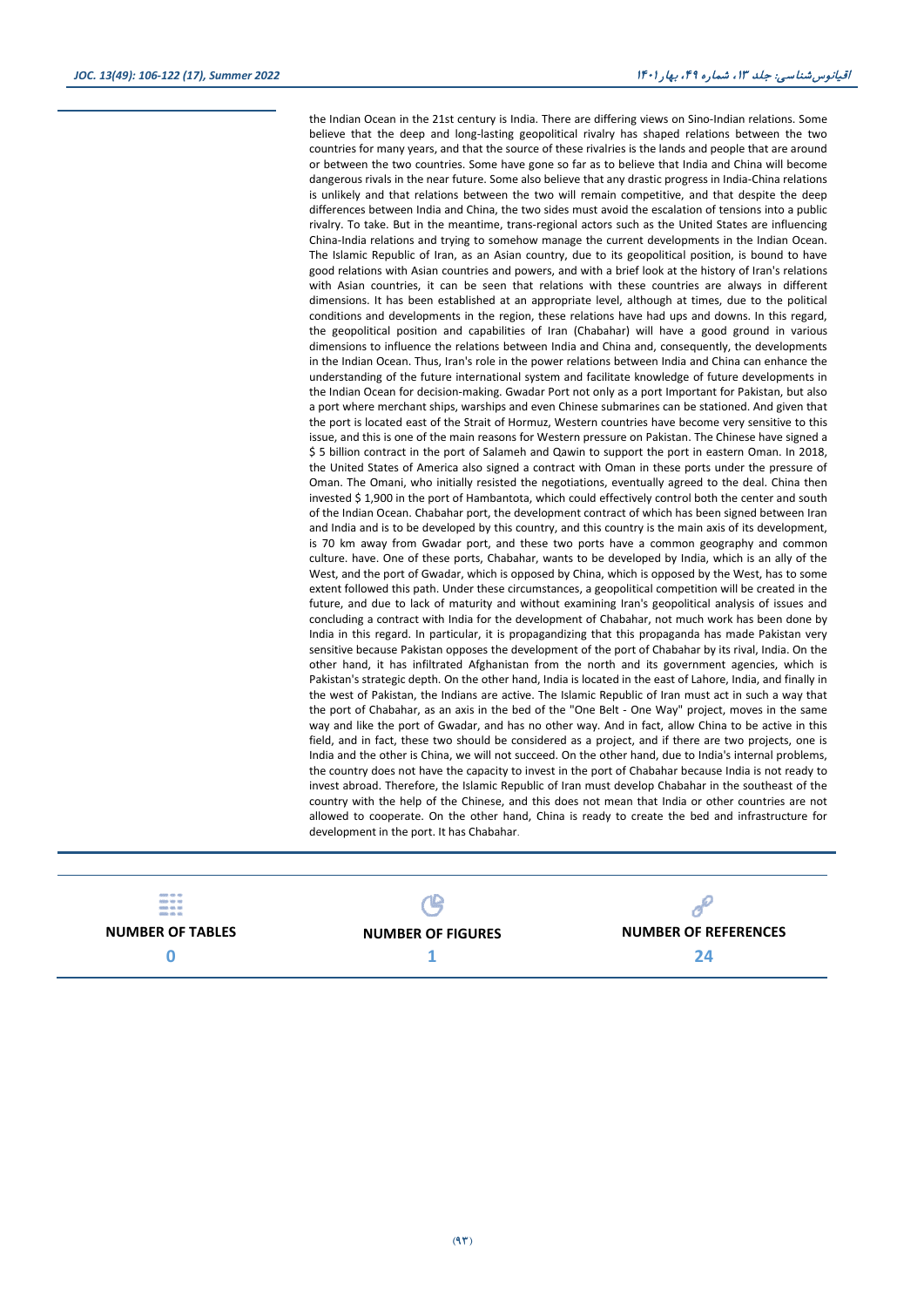**مقاله پژوهشی (علوم دریایی)**

## **رقابت استراتژیک و ژئوپلیتیکی مسیردریایی طرح یک کمربند یک جاده چین در اقیانوس هند**

## محسن عابدینی ا $\cdot$ ، ربیاز قربانی نژاد ا ، عبدالرضافرجی راد ا ، محمد اخباری ۲

جغرافیاي سیاسی، دانشکده علوم انسانی، دانشگاه آزاد اسلامی واحد علوم و تحقیقات، تهران، ایران <sup>1</sup> جغرافیاي سیاسی، دانشکده علوم انسانی، دانشگاه آزاد اسلامی واحد تهران مرکزي، تهران، ایران <sup>2</sup>

| اطلاعات مقاله                                                                                   | چکیده                                                                                                                                                                                                                                                                                                                                                                                                                                                                                                                                                                                                                                                                                                                  |
|-------------------------------------------------------------------------------------------------|------------------------------------------------------------------------------------------------------------------------------------------------------------------------------------------------------------------------------------------------------------------------------------------------------------------------------------------------------------------------------------------------------------------------------------------------------------------------------------------------------------------------------------------------------------------------------------------------------------------------------------------------------------------------------------------------------------------------|
| تا, یخ در یافت: ۱۴۰۰/۳/۲۷<br>تاریخ بازبینی: ۱۴۰۰/۹/۲۳<br>تاريخ پذيرش: ۱۴۰۰/۷/۶                  | <mark>پیشینه و مبانی نظری پژوهش: ا</mark> قیانوس هند به علت برخورداری از موقعیت ژئـوپلیتیکی، تنگـهها و<br>آبراهههای استراتژیک، نقش مواصلاتی و همچنین اهمیت راهبردی و اقتصـادی، در سـالهای اخیـر مـورد<br>توجه جدی قدرتهای بزرگ جهانی و منطقهای قرار گرفته است. کشور چین در راسـتای تبـدیل شـدن بـه<br>قدرت جهانی به دنبال حضور فعال در آبهای آزاد و بنادر استراتژیک و راهبـردی جهـان اسـت. ایــن کشــور<br>طرح احیای جاده ابریشم را با عنوان ابتکار یک کمربند یک راه در دست اجرا دارد، که دارای ابعـاد مختلـف                                                                                                                                                                                                          |
| واژگان كليدي:<br>رقابت استراتژيک وژئوپليتيكي<br>پروژه یک کمربند یک راه<br>اقيانوس هند<br>چابهار | استراتژیکی، ژئوپلیتیکی، سیاسی، اقتصادی و امنیتی است. این پروژه دارای دو مسیر بـری و بحـری اسـت.<br>مسیر دریایی این پروژه با عنوان جاده ابریشم دریایی قرن ۲۱ پس از عبور از اقیانوس هند به بندر ونیـز در<br>اروپا متصل میگردد. هدف کلان این طرح ارتقاء سطح توسعه کشـورهای مـابین مرزهـای شـرقی و غربـی<br>اوراسیا از طریق تسهیل همکاریهای منطقهای و توسعه زیر ساختهای کشورهای معبر عنوان شده است.<br>این طرح دارای ابعاد مختلف ژئوپلیتیکی، اقتصادی و سیاسـی –امنیتـی اسـت. زمینـههای همکـاریهـای<br>غیراقتصادی در چارچوب طرح مزبور شامل: تأمین امنیت مسیرهای مبادلاتی، تقویت همکـاریهـای ضـد                                                                                                                             |
| *نويسنده مسئول<br>⊠mohsen_abedini_61@yahoo.com                                                  | تروریسم در سطح منطقه، طراحی سازوکارهای حل و فصل منازعات در خصوص دعاوی زمینـی و دریـایی،<br>توسعه منابع دریایی، همکاری در زمینه حفاظت زیست محیطی در مسیر جاده ابریشـم، افـزایش مبـادلات<br>فرهنگی میباشد. قدرت دیگر در حال ظهور منطقهای، کشور هند است که در پی افزایش نفوذ ژئـوپلیتیکی<br>خود را در حوزه شبه قاره است. این پژوهش که به روش توصیفی – تحلیلی تهیـه شـده اسـت بـه بررسـی<br>رقابت استراتژیک و ژئوپلیتیکی مسیر دریایی «پروژه یک کمربنـد یکجـاده چـین» در اقیـانوس هنـد مـی<br>پردازد. بر این اساس در پژوهش حاضر پرسش اصلی این مسئله است که مسیر دریایی پروژه یـک کمربنـد<br>یک جاده چین چه تاثیری بر رقابتهای ژئوپلیتیکی حوزه اقیانوس هند دارد.                                                             |
|                                                                                                 | <mark>روششناسی: در این</mark> بخش نوع پژوهش براساس هدف و ماهیت توصیفی- تحلیلی است. توصیفی اسـت<br>به این دلیل که وضع موجود را بررسی میکند و بـه توصـیف مـنظم و نظـام منـد وضـعیت فعلـی موضـوع<br>تحقیق میپردازد. به این مبنا تحلیلی است که علاوه بر بیان وضـع موجـود بـه تبیـین دلایـل چگـونگی و<br>چرایی وضعیت مسئله و ابعاد آن پرداخته شده است و رقابت استراتژیک و ژئـوپلیتیکی مسـیردریایی طـرح<br>یک کمربندیک جاده چین در اقیانوس هند، مورد تحلیل قرار گرفتـه اسـت. روش گـردآوری اطلاعـات بـه<br>صورت کتابخانهای و با استفاده از مقالات، کتابها، اسناد و منابع اینترنتی معتبر میباشد.                                                                                                                               |
|                                                                                                 | <mark>یافتهها: چی</mark> ن و هند هر دو از قدرتهای نوظهور در نظام بـین المللـی هسـتند. اگرچـه در مـورد میـزان<br>پایداری و مقاومت هر یک از آنها دیدگاههای مختلف و گاه متناقضی وجود دارد، امـا در ایـن امـر تردیـدی<br>وجود ندارد که هر دو کشور از نظر اقتصادی جزء قدرتهای جهانی محسوب میشوند و رشد مداوم اقتصاد<br>آنها نیز خود شرایط جدیدی از رفتارهای سیاسی و استراتژیک به ارمغان میآورد. از طرف دیگـر هنـد طـی<br>چند سال آینده به چهارمین اقتصاد بزرگ دنیا تبدیل میشود و مجبور به واردات انرژی خواهد شد کـه ۹۰<br>درصد آن از تنگه هرمز عبور خواهد کرد. شرایط اقتصادی و اتکا به اقیانوس هند باعث شـده هـر دو کشـور<br>نیروهای نظامی و دریایی خود را در اقیانوس هند تقویت کنند. هند طی دهـه گذشـته بـه نیـروی دریـایی |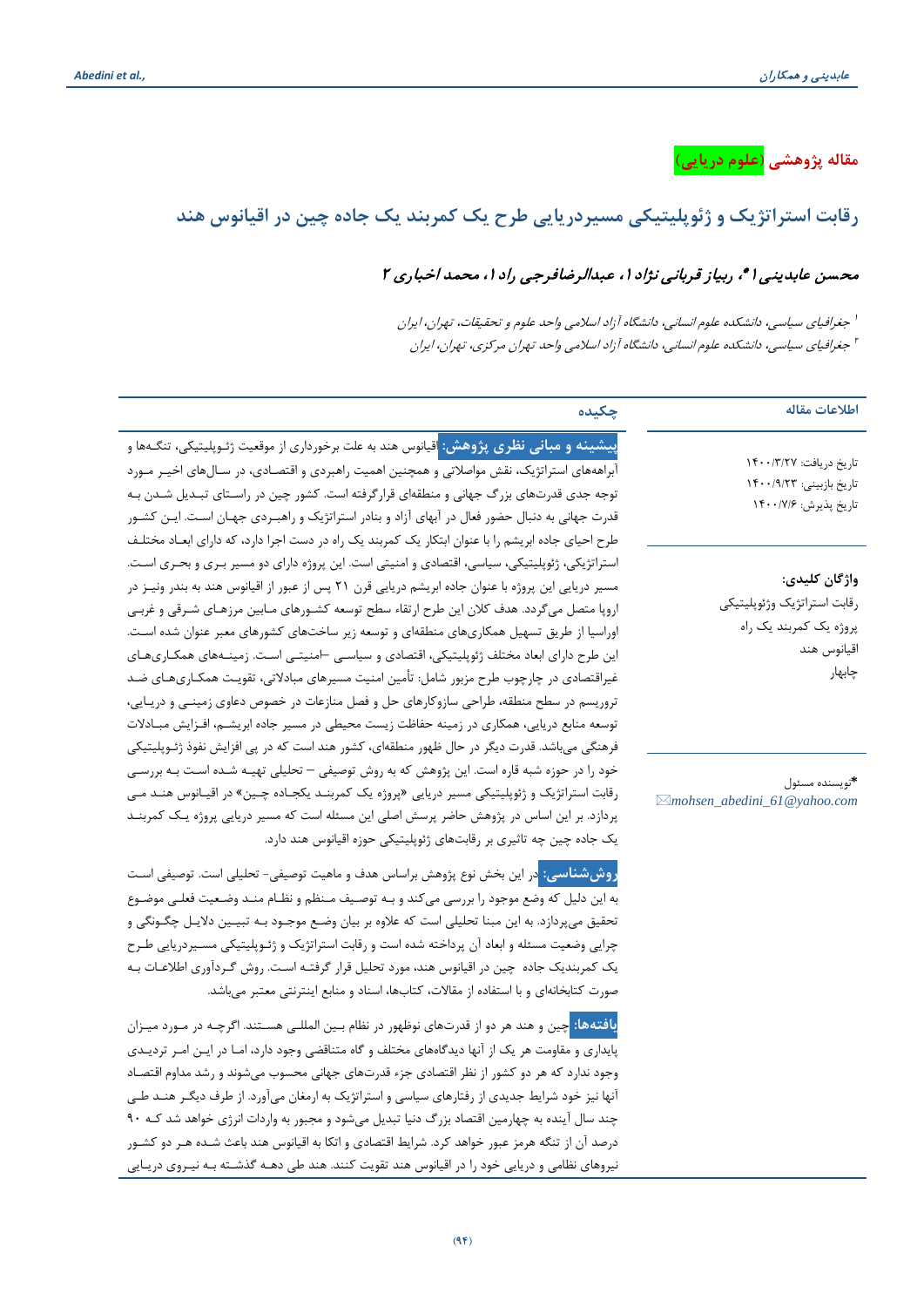توجه زیادي نشان داده و در حال حاضر با 155 کشتی جنگی یکی از بزرگترین ناوگان دریایی جهان اسـت. چین همچنین در شرق و غرب هند حضـور دارد و شـبکهاي از پایگاههـا و مراکـز دریـایی را در کشـورهاي همسایه، از پاکستان تا میانمار ایجاد میکند. چین و هند در کنار حمایت دریایی از منافع اقتصـادي خـود، که به شدت به اقیانوس هند وابسته هستند، یکدیگر را تحت نظر دارند و رقابت آهسـتهاي از جملـه اتحـاد چین و پاکستان علیه هند وجود دارد. در این رابطه روشن است کـه اتحـاد چـین و پاکسـتان یـک نگرانـی استراتژیک براي هند است. در سالهاي اخیر، در چارچوب این ائتلاف، چین حضور فزایندهاي در بندر گـوادر پیدا کرده است. در واقع این بندر یکی از مناطق مهم حضور این کشور در اقیانوس هند است و بسیاري بـه ویژه در هند درباره امکان ایجاد پایگاه نظامی چن در این بندر صـحبت کردهانـد. بـا ایـن حـال، در شـرایط فعلی، همانطور که براي هند و ایالات متحده بسیار تحریک کننده است، بعید به نظر میرسد که این اقـدام علنی توسط چین انجام شود. در هر صورت، گوادر یک اهرم استراتژیک در اختیار چین است کـه مـیتوانـد در شرایط بحرانی از هند استفاده کند. هند همچنین نگران همکاري چین و پاکستان است و سـعی دارد از بندر چابهار ایران به عنوان برگ برنده علیه چین استفاده کند.

**نتیجهگیري:** چین در حال دستیابی به آرزوي دیرینه خود یعنی تبدیل شدن به یک قدرت جهانی است و این موفقیت چین باعث خواهد شد تا مدل توسعه یافتگی از انحصار غرب خارج شود و قدرت دیگر در حال ظهور در اقیانوس هند در قرن بیست و یکم، هند است. نظرات متفاوتی در باره روابط چین و هند ارائه شده است. برخی بر این باورند که رقابت عمیق ودیرپاي ژئوپلیتیکی، تشکیل دهنده روابط میان این دو کشور در طی سالیان متمادي بوده است و منشاء این رقابتها سرزمینها ومردمی است که در اطراف یا میان این دو کشور قرار دارند. برخی از این فراتر رفتهاند و معتقدند که هند و چین در آیندهاي نزدیک به رقابتی خطرناك تبدیل خواهد شد. برخی نیز اعتقاد دارند که هرگونه پیشرفت فاحش در روابط هند و چین غیرمحتمل بوده و روابط میان این دو همچنان رقابتی باقی خواهد ماند و با وجود اختلافات ریشهاي میان هند و چین، دوطرف باید لزوم اجتناب از تبدیل شدن تنشها به یک رقابت علنی پی ببرند. اما در این میان بازیگران فرامنطقه اي همچون ایالات متحده آمریکا بر روابط میان چین و هند تاثیرگذار هستند و به نوعی سعی در مدیریت روند تحولات جاري در اقیانوس هند را دارند. جمهوري اسلامی ایران نیزبه عنوان یک کشور آسیایی با توجه به موقعیت ژئوپلیتیکی خود ناگزیر به داشتن رابطه مناسب با کشورها و قدرتهاي آسیایی است و با نگاهی گذرا با تاریخ روابط ایران با کشورهاي آسیایی میتوان دریافت که همواره روابط با این کشورها در ابعاد مختلف و در سطحی مناسب برقرار بوده است، هرچند در مقاطعی با توجه به شرایط و تحولات سیاسی منطقه، این روابط فراز و نشیبهاي نیز داشته است. در همین رابطه موقعیت ژئوپلیتیکی و توانمنديهاي ایران (چابهار) زمینه مناسبی را در ابعاد گوناگون جهت اثرگذاري در روابط میان دو کشور هند و چین و به تبع آن در تحولات اقیانوس هند خواهد داشت. از این رو نقش آفرینی ایران در مناسبات قدرت میان هند و چین ایفا میکند میتواند درك سیستم بین المللی آینده را ارتقاء بخشیده و شناخت از تحولات آتی در حوزه اقیانوس هند را براي تصمیم گیريها تسهیل نماید. بندر گوادر نه تنها به عنوان بندر مهم تجاري براي پاکستان بلکه به بندري که کشتیهاي تجاري و ناوهاي جنگی و حتی زیردریاییهاي چین در آن مستقر شوند تبدیل گردد. و باتوجه به این که این بندر در شرق تنگه هرمز واقع شده است کشورهاي غربی به شدت بر این موضوع حساس شدهاند و یکی از دلایل اصلی فشار غرب به پاکستان نیز همین موضوع میباشد. چینیها براي پشتیبانی از این بندر در شرق کشور عمان یک قرار داد 5 میلیارد دلاري در بندر «سلامه و قوین» منعقد کردهاند. در سال 2018 کشور ایالات متحده آمریکا نیز با فشار آوردن به کشور عمان یک قرارداد در این بنادر با عمان منعقد نمود. عمانیها که در ابتدا در مذاکرات مقاومت مینمودند در نهایت به این قرار داد تن دادند. پس ازآن چین در بندر هامبانتوتاي کشور سریلانکا سرمایه گذاري 1/900 دلاري کردند که در واقع بتوانند هم مرکز و هم جنوب اقیانوس هند را در اختیار داشته باشند. بندر چابهار که قرار داد توسعه آن بین ایران و هندوستان امضاء شده است و قرار است توسط این کشور توسعه یابد و این کشور محور اصلی توسعه ان محسوب میشود 70 کیلومتر با بندر گوادر فاصله دارد و این دو بندر با هم جغرافیاي مشترك و فرهنگ مشترك دارند. یکی از این بنادر یعنی چابهار را کشور هند که متحد غرب است میخواهد توسعه دهد و بندر گوادر را کشور چین که غرب با آن مخالف است میخواهد توسعه دهد که تا حدودي این مسیر را طی نموده است. با این شرایط یک رقابت ژئوپلتیکی در آینده ایجاد خواهد و به دلیل عدم پختگی و بدون بررسی تحلیل ژئوپلیتیکی ایران از مسائل و انعقاد قرار داد به هندوستان در راستاي توسعه چابهار، در این خصوص کار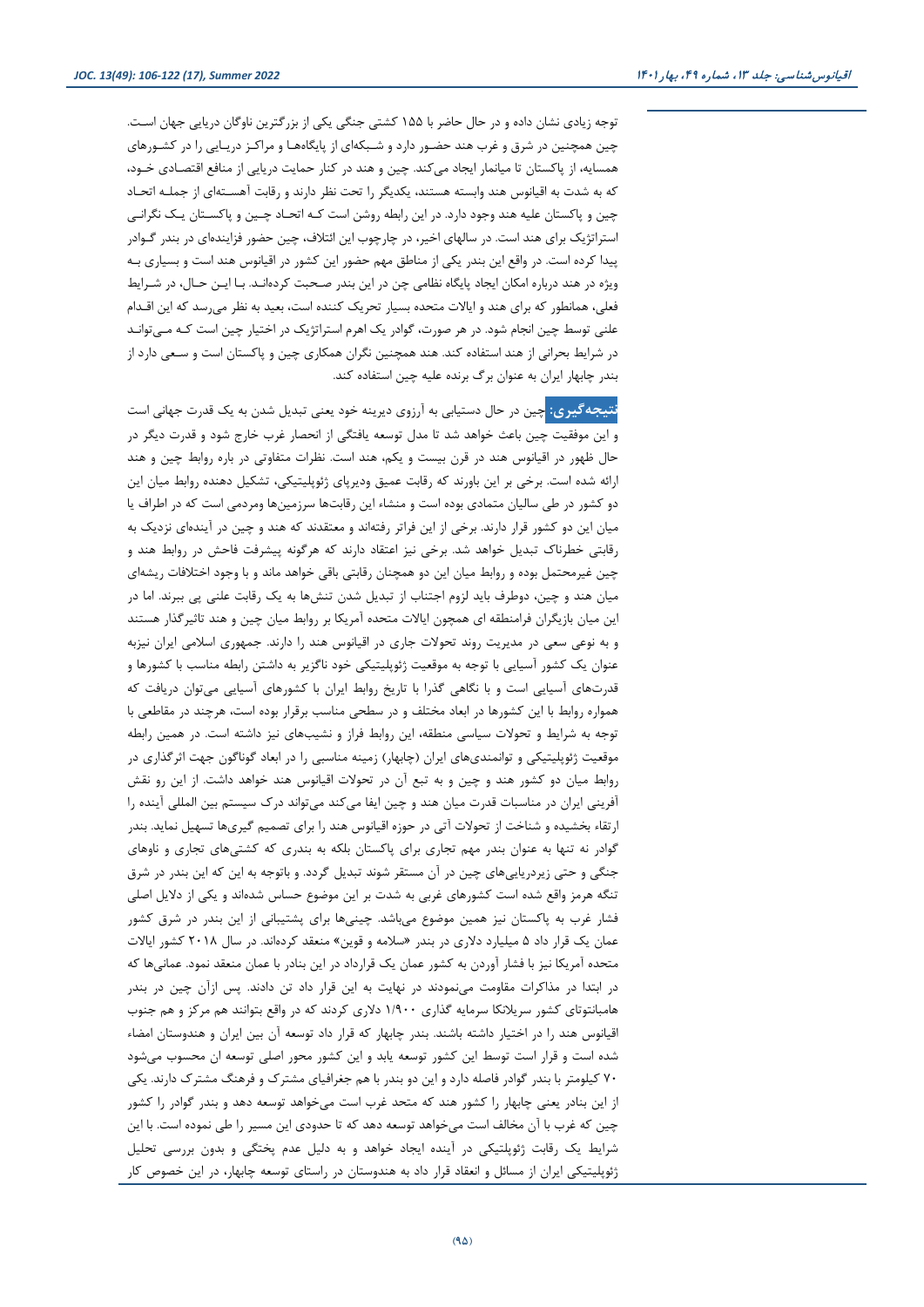زیادي توسط هندوستان صورت نگرفته است و جمهوري اسلامی ایران در این خصوص در حال تبلیغ نمودن است که این تبلیغات کشور پاکستان را بسیار حساس نموده است چرا که پاکستان مخالف توسعه بندر چابهار توسط رقیب این کشور یعنی هندوستان است. از سوي دیگر از شمال در کشور افغانستان و دستگاههاي دولتی آن که عمق استراتژیک پاکستان محسوب میشود نفوذ کرده است از سوي دیگر در شرق پاکستان یعنی منطقه لاهور خود هندوستان قرار دارد و در نهایت در غرب کشور پاکستان هم هندي ها در حال فعالیت هستند. جمهوري اسلامی ایران باید گونهاي اقدام کند که بندر چابهار به عنوان یک محور در بستر پروزه «یک کمربند – یک جاده» هم پا و مانند بندر گوادر حرکت کند و راهی جز این ندارد و در واقع اجازه دهد که کشور چین در این حوزه فعال شود و در واقع این دو را باید در قالب یک پروژه دانست و اگر دو پروژه باشند یعنی یکی هند و دیگري چین به نتیجه نخواهیم رسید. از سویی دیگر با توجه به وجود مشکلات داخلی هند، این کشور توان لازم را براي سرمایه گذاري در بندر چابهار ندارد چرا که هندوستان آمادگی لازم براي سرمایه گذاري در خارج از کشور خود را ندارد. بنابراین جمهوري اسلامی ایران باید توسعه چابهار در جنوب شرق کشور را با کمک چینیها انجام دهد و این بدان معنی نیست که کشور هندوستان و یا سایر کشورها اجازه همکاري ندارند از سوي دیگر کشور چین آمادگی لازم را براي ایجاد بستر و زیرساختهاي توسعه در بندر چابهار را دارد.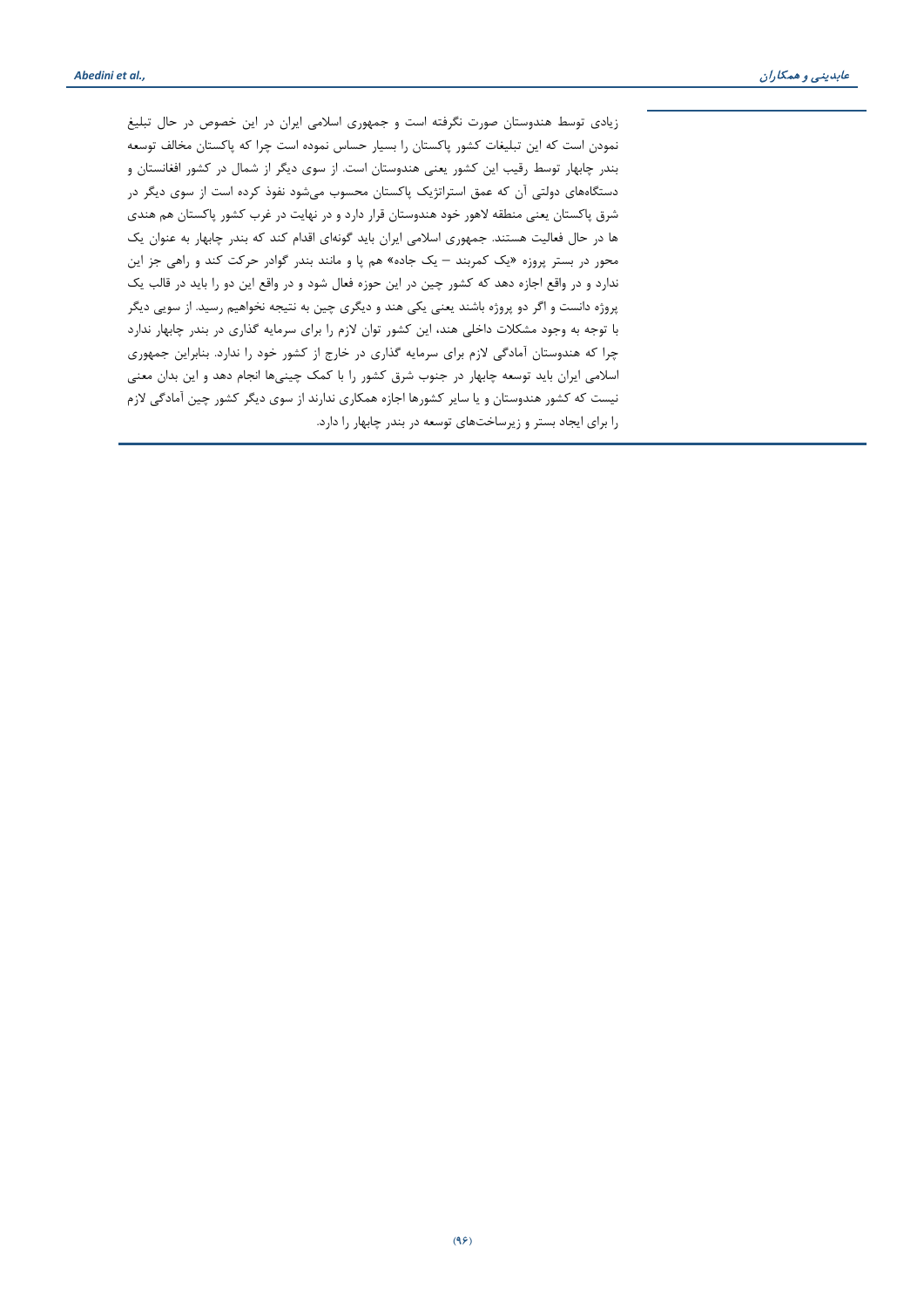**مقدمه**

اقیانوس هند از مهمترین حوزههاي ژئوپلیتیکی جهان محسوب می شود به گونهاي که آینده مناسبات استراتژیکی و ژئوپلیتیکی بین الملل در این منطقه رقم خواهد خورد. این اقیانوس پیوند دهنده سه قاره آسیا، آفریقا و اقیانوسیه است و از سوي دیگر محل تجارت، رقابتهاي نظامی و چالشهاي ژئوپلیتیکی و امنیتی است. چین در راستاي دستیابی به آرزوي دیرینه خود یعنی تبدیل شدن به قدرت جهانی است از سوي دیگر قدرت دیگر در حال ظهور در این اقیانوس، کشورهند است. این کشور طبق سند چشم انداز بیست ساله خود، هدفش دستیابی به جایگاه یک قدرت بزرگ جهانی است. هرچند که هند با زرادخانههاي هستهاي و توان نیروي دریایی خود قبلاً ًنفوذ ژئوپلیتیکی خود را آغاز کرده است، در پی این است که دامنه این نفوذ را از شبه قاره بالاتر برده و به حوزه اقیانوس هند تسري دهد. نظرات متفاوتی در باره روابط چین و هند ارائه شده است، برخی بر این باورند که رقابت عمیق ودیرپاي ژئوپلیتیکی، تشکیل دهنده روابط میان این دو کشور در طی سالیان متمادي بوده است و منشاء این رقابتها سرزمینها و مردمی است که در اطراف یا میان این دو کشور قرار دارند. برخی از این فراتر رفتهاند و معتقدند که اختلافات هند و چین در آیندهاي نزدیک به رقابتی خطرناك تبدیل خواهد شد. برخی نیز اعتقاد دارند که هرگونه پیشرفت فاحش در روابط هند و چین غیرمحتمل بوده و روابط میان این دو همچنان رقابتی باقی خواهد ماند و با وجود اختلافات ریشهاي میان هند و چین، دوطرف باید لزوم اجتناب از تبدیل شدن تنشها به یک رقابت علنی پی ببرند. اما در این میان بازیگران فرامنطقه اي همچون ایالات متحده آمریکا بر روابط میان چین و هند تاثیرگذار هستند و به نوعی سعی در مدیریت روند تحولات جاري در اقیانوس هند را دارند.

جمهوري اسلامی ایران نیزبه عنوان یک کشور آسیایی با توجه به موقعیت ژئوپلتیکی خود ناگزیر به داشتن رابطه مناسب با کشورها و قدرتهاي آسیایی است و با نگاهی گذرا با تاریخ روابط ایران با کشورهاي آسیایی میتوان دریافت که همواره روابط با این کشورها در ابعاد مختلف و در سطحی مناسب برقرار بوده است، هرچند در مقاطعی با توجه به شرایط و تحولات سیاسی منطقه، این روابط فراز و نشیبهاي نیز داشته است. در همین رابطه موقعیت ژئوپلیتیکی و توانمنديهاي ایران (چابهار) زمینه مناسبی را در ابعاد گوناگون جهت اثرگذاري در روابط میان دو کشور هند و چین و به تبع آن در تحولات اقیانوس هند خواهد داشت. بر این اساس در تحقیق حاضر پرسش اصلی این مسئله است که مسیر دریـایی پروژه یک کمربند یک جاده چین چه تاثیري بر رقابتهاي ژئوپلیتیکی حوزه اقیانوس هند دارد و فرضیه پژوهش هم این موضوع میباشد که به نظر می رسد مسیر دریـایی پروژه یک کمربند یک جاده چین میتواند به یک رقابت استراتژیک و ژئوپلتیکی در حوزه اقیانوس هند تبدیل شود.

## **بررسی ادبیات پژوهش**

#### **.1 رقابت**

صاحبنظران غربی رقابت را به معناي کوشش براي به دست آوردن چیزي که هم زمان، دیگري نیز در تلاش براي تحصیل آن است، دانستهاند و از رقابت به کوشش براي پیروزي بر رقیب براي رسیدن به امتیازهاي محدود یاد کردهاند. رقابت فرآیند کشمکش و مجادله میان طرفهاي مختلف جهت پیروزي در فرآیند کسب منافع در طوب یک دوره زمانی معین است.[\(1\)](#page-14-0)

### **.2 منطقه ژئوپلیتیکی**

منطقه ژئوپلیتیکی عبارت است از بخشی از سیاره زمین و یا مجموعهاي از کشورها و واحدهاي سیاسی –فضایی همجوار، اعم از فضاي خشکی یا آبی و یا تلفیقی، که بر اساس ترکیب عوامل سیاسی و جغرافیایی خاص داراي تجانس و هویت مشخص و یا کارکرد مشترك بوده و از سایر مناطق و نواحی مجاور متمایز گردد. هویت یابی منطقه ژئوپلیتیکی مستلزم باردار شدن سیاسی منطقه جغرافیایی متجانس و عناصر مربوط به آن است. در یک منطقه ژئوپلیتیکی عوامل و متغیرهاي طبیعی و انسانی آن داراي کارکرد سیاسی بوده و نظر دولتها و کشورهاي درون منطقهاي و برون منطقهاي و به ویژه قدرتهاي جهانی را به خود جلب میکند و کنش و واکنش آنها و پیدایش الگوي رقابت، همکاري و نزاع را بر می انگیزد. در واقع منطقه ژئوپلیتیکی بستر ساز شکل گیري الگوي فضایی روابط سیاسی دولتهاي درون مکنطقه اي و برون منطقهاي است. [\(2\)](#page-14-1)

## **.3 رقابت استراتژیک و ژئوپلیتیکی**

رقابت ژئوپلیتیکی جهت نفوذ یا سلطه بر یک منطقه یا بخشی از جهان است که بدون مقیاس معنا ندارد زیرا فضاي محلی، ملی، منطقهاي و جهانی را در بر میگیرد. فلسفه رقابت، استیلا، برتري و دستیابی به فرصتهاست. رقابت در ماهیت نظام بین الملل ریشه داشته و در ساختار نظام نهادینه شده است. از نظر رئالیسم، کشورها در رقابت دائم براي کسب، حفظ و افزایش قدرت هستند و این رقابت از نظر رئالیستها منازعه آمیز است. برخی نیز معتقدند که منطق حاکم بر نظام بین الملل و روابط میان واحدهاي سیاسی مبتنی بر رقابتی است که این رقابت الزاماً منازعه آمیز نیست. محدود بودن منابع نیز کشورها را در رقابت دائمی با یکدیگر قرار میدهد. در رقابت ژئوپلیتیکی، منافع مشترك مادي و معنوي جاي خود را به منافع تقابلی میدهد. مایکل پورتر بر این باور است که زمانی که از استراتژي صحبت میشود، این استراتژي بر مفهوم «رقابت» استوار است به این معنی که کشورها براي به دست آوردن چیزي یا تحصیل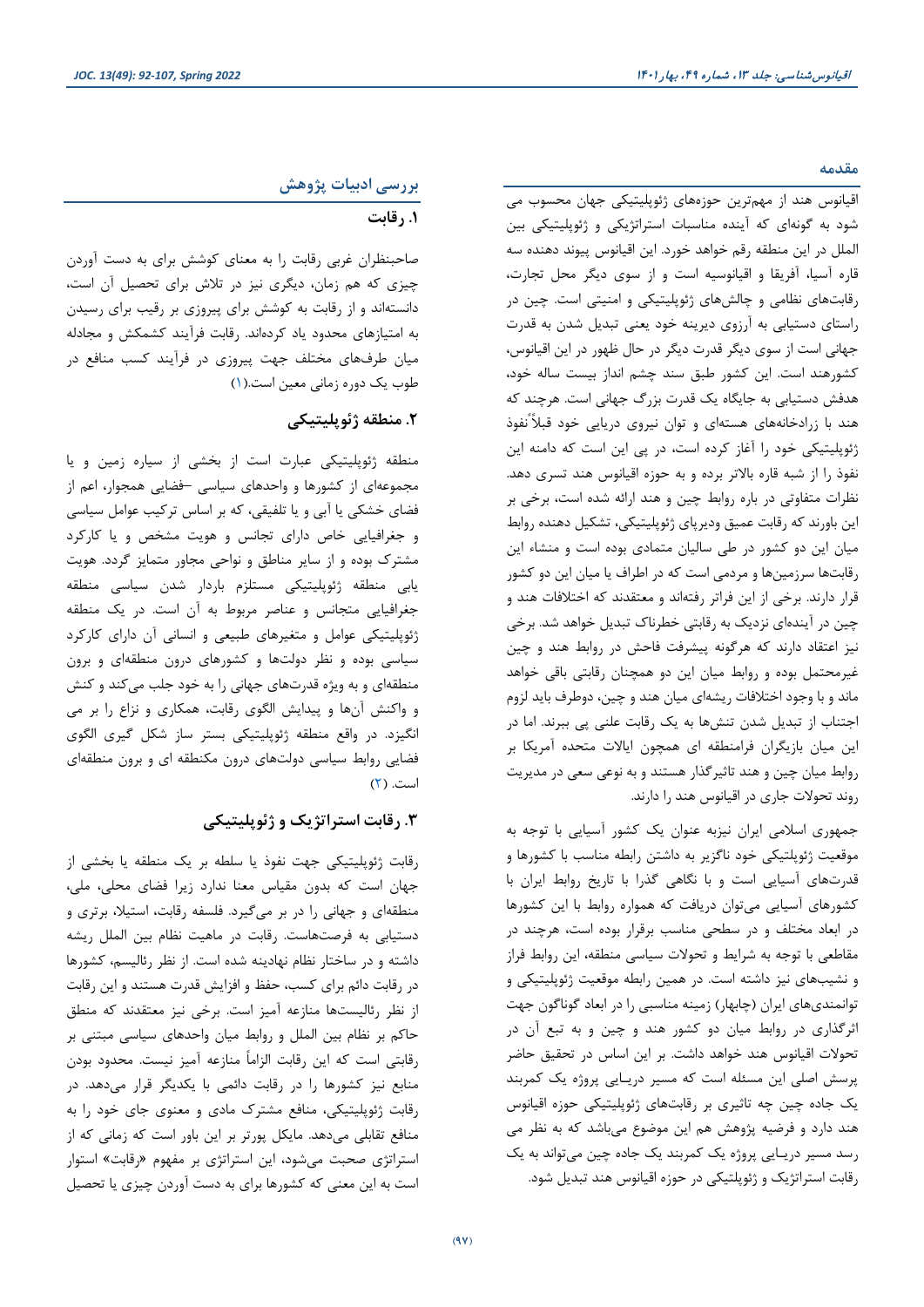مطرح هستند و رشد اقتصادي مداوم آنها خود شرایط جدیدي از رفتار سیاسی و استراتژیک را به همراه میآورد. به خاطر رشد اقتصادي، مصرف انرژي چین در سالهاي اخیر دو برابر شده است و در سالهاي آینده چین باید روزانه نزدیک به 7/5 میلیون بشکه نفت وارد کند که عمده آن از منطقه خلیج فارس خواهد بود و حدود 40 درصد از آن براي رسیدن به چین باید از تنگه مالاکادر اقیانوس هند عبور داده شود. از طرف دیگر هند تا چند سال آینده به چهارمین اقتصاد دنیا تبدیل خواهد شد و مجبور به واردات انرژي خواهد شد که 90 درصد آن از تنگه هرمز عبور خواهد کرد. شرایط اقتصادي و اتکا به اقیانوس هند باعث شده است که هر دو کشور نیروي نظامی و دریایی خود را در اقیانوس هند تقویت کنند. هند در دهه گذشته توجه خاصی به نیروي دریایی کرده است و در حال حاضر با 155 کشتی جنگی، از بزرگترین نیروهاي دریایی جهان است. چین نیز با ساختن شبکهاي از پایگاهها و مراکز دریایی در کشورهاي نزدیک به خود، از پاکستان گرفته تا میانمار، در شرق و غرب هند حضور دارد. چین و هند در کنار حفاظت دریایی از منافع اقتصادي خود که به شدت به اقیانوس هند وابسته است، یکدیگر را زیر نظر دارند و رقابت آرامی در این حوزه بین آن دو شکل گرفته است که شامل ائتلاف چین و پاکستان بر علیه هند است. در این خصوص روشن است که ائتلاف چین و پاکستان براي هند دغدغه استراتژیک محسوب می شود. چین در طی دهههاي اخیر به کمک پاکستان به ویژه در حوزه نظامی و به خصوص در ساخت تسلیحات هستهاي، نقش اساسی را در توانمندسازي پاکستان براي ایجاد بازدارندگی، حداقل در برابر هند ایفا کرده است. افزون بر این پس از توافق هستهاي هند با آمریکا، چین که مهمترین نقش را در برنامه هستهاي پاکستان ایفا کرده است، بار دیگر به کمک این کشور آمده و همکاريهاي جدیدي را با این کشور شکل داده است. در سالهاي اخیر در چارچوب این ائتلاف، چین حضور روز افزونی در بندر گوادر یافته است. در واقع این بندر یکی از زمینههاي مهم حضور این کشور در جوار اقیانوس هند است و بسیاري به ویژه در هند از امکان تأسیس پایگاه نظامی چن در این بندر سخن به میان آوردهاند. اگرچه این اقدام در شرایط فعلی به دلیل این که براي هند و آمریکا بسیار تحریک آمیز محسوب میشود، بعید است از سوي چین به طور آشکار صورت گیرد. اما به هر روي گوادر یک اهرم استراتژیک در اختیار چین است که در شرایط حساس میتواند از آن علیه هند بهره گیرد. هند نیز از همکاري چین و پاکستان کاملاً احساس نگرانی کرده است و تلاش دارد از بندر چابهار ایران به عنوان برگ برنده در مقابل چین استفاده نماید [\(3\)](#page-14-2).

## **.2 پروژه یک کمربند یک جاده چین**

هدف چین از اجراي پروژه یک کمربند یک جاده، احیاي جاده ابریشم قدیم و توسعه آن میباشد همچنین این طرح با هدف اعمال سیاستهاي دوستانه در قبال کشورهاي همسایه و بازي برد برد براي همه کشورهاي منطقه و همچنین جهان معرفی شده است. پروژه یک هدفی که ممکن است مورد توجه دیگران باشد باید از برنامه و نقشه راه برخوردار باشند. رقابت در اصل تلاشی مسالمت آمیز براي پیشی گرفتن از دیگر کشورها یا بازیگران رقیب بوده و شکل کنترل شده تعارض است. پسوند استراتژیک ممکن است ناشی از موضوع رقابت (رقابت استراتژیک عربستان سعودي و روسیه براي کسب سهم بیشتر بازار نفت)، جایگاه استراتژیک بازیگران و یا پیامدهاي استراتژیک رفتار بازیگران (رقابت استراتژیک چین و آمریکا) باشد. مفهوم رقابت استراتژیک، به عنوان شکلی از تعاملات میان کشورها، رقابت، محصول الزامات ملی، منطقهاي و بین المللی است ازاین رو برخلاف دیگر مفاهیم که نیاز به اقدامی ارادي در جهت شکل دادن به تعاملات در جهت همکاري استراتژیک بودهاند، رقابت استراتژیک از لحاظ ماهوي مبنی بر تضاد منافع است و این تضاد منافع نیز بر رفتار بازیگران آن شکل شکل میبخشد. در نظام بین الملل رقابت از اشکال مختلفی برخوردار است.1: رقابت بین دو یا چند قدرت هم تزار؛ .2 رقابت بین قدرت نا هم سطح درجه یک و دو؛ ۳. رقابت مداخلهای. حوزه و منشاء رقابت میتواند سرزمین، ایدئولوژي سیاسی مانند ناسیونالیسم، کمبود منابع، قدرت و اقتصاد باشد. رقابت در صورت استمرار و کسب احاطه بر ارزش رقیب میتواند تبدیل به منازعه ژئولیتیکی شود. در رقابت ژئوپلیتیکی باید به این موارد توجه گردد.: ۱. شناسایی ارزشهای جغرافیایی؛ ۲. بررسی نگرش، گفتمان و ایدههاي توجه کنندگان به ارزشهاي جغرافیایی. در رقابت ژئوپلیتیکی شکست از رقبا، انعکاس منطقهاي و جهانی مییابد و سبب از دست رفتن اعتبار کشورهاي رقیب و شکست خورده میشود .[\(1\)](#page-14-0)

#### **روش پژوهش**

روش تحقیق این پژوهش توصیفی- تحلیلی است. توصیفی است به این دلیل که وضع موجود را بررسی میکند و به توصیف منظم و نظام مند وضعیت فعلی موضوع تحقیق میپردازد. به این مبنا تحلیلی است که علاوه بر بیان وضع موجود به تبیین دلایل چگونگی و چرایی وضعیت مسئله و ابعاد آن پرداخته شده است و رقابت استراتژیک و ژئوپلیتیکی مسیر دریایی پروژه یک کمربندیک جاده چین در اقیانوس هند، مورد تحلیل قرار گرفته است. روش گردآوري اطلاعات به صورت کتابخانهاي و با استفاده از مقالات، کتابها، اسناد و منابع اینترنتی معتبر میباشد.

#### **یافتهها**

#### **.1 رقابت چین و هند در اقیانوس هند**

چین و هند هر دو قدرتهاي در حال ظهوردر نظام بین المللی هستند. هرچند که در مورد میزان پایداري و قدرت هرکدام از آن دو، دیدگاههاي مختلف و بعضضاً متضادي وجود دارد اما نمیتوان در این تردید داشت که به لحاظ اقتصادي هردو کشور در سطح جهانی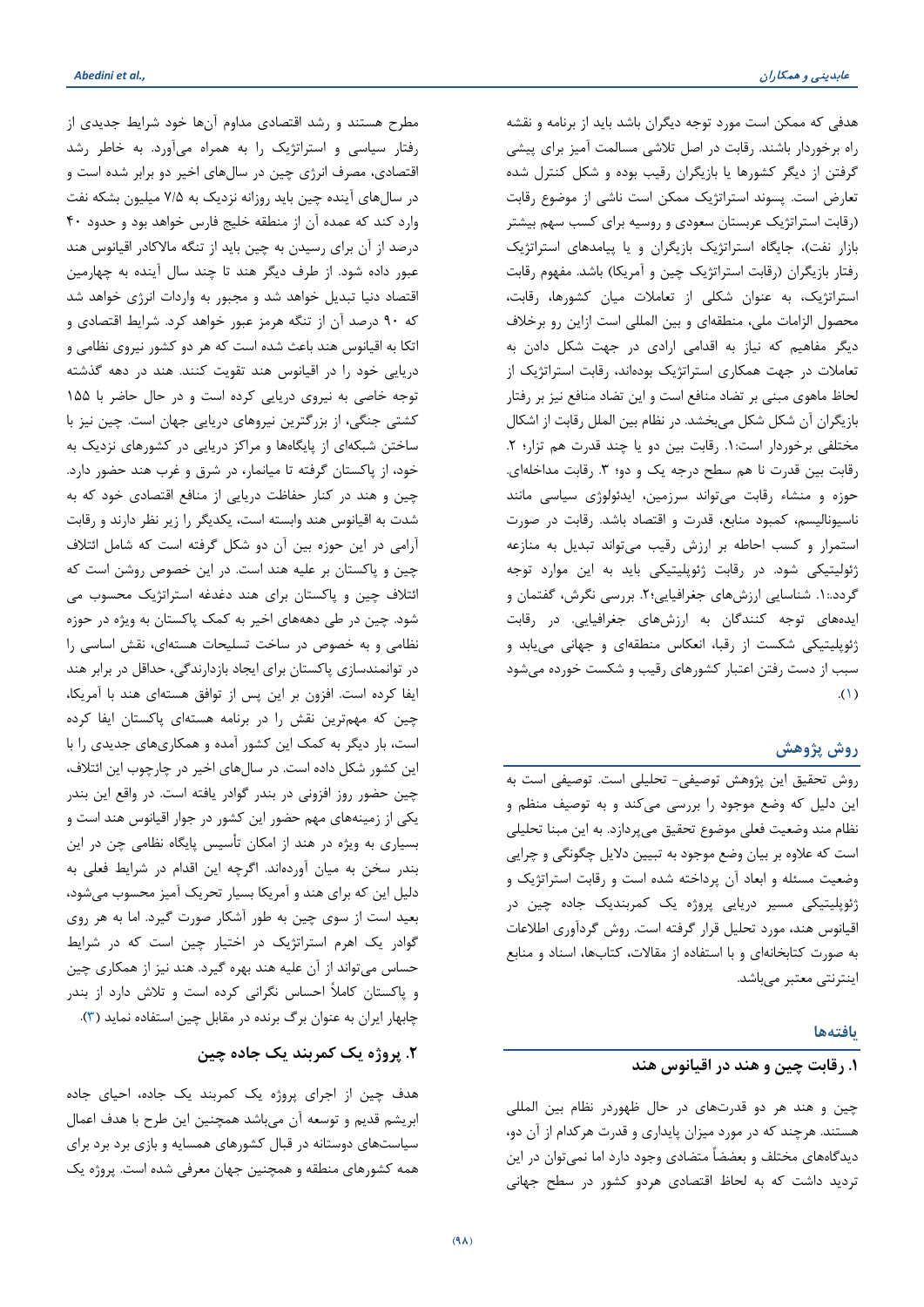جاده یک کمربند چین داراي دو بخش خشکی و دریایی است که به تدریج از سال 2013 ارائه شده و پس از آن طی سالهاي اخیر در حال تکامل بوده است. طرح مورد اشاره 65 کشوررا درسه قاره آسیا اروپا وآفریقا دربر میگیرد که بالغ بر 62 درصد جمعیت جهان حدود 39 درصد از مساحت زمین و 30 درصد از تولید ناخالص جهان راشامل میشود. بخش بري (کمربند اقتصادي) این طرح که از شیان در نواحی مرکزي چین آغاز شده و پس از استان گانسو و استان سین کیانگ به سمت جنوب غربی رفته و پس از عبور از آسیاي مرکزي و شمال ایران، عراق، ترکیه و سوریه وارد اروپا شده و در نهایت به ونیز در ایتالیا میرسد که محل تلاقی دو مسیر دریایی و خشکی پروژه خواهد بود. در واقع چین به دنبال ایجاد پل زمینی اوراسیایی جدیدي در قالب کریدور چین-مغولستان- روسیه، چین-آسیاي مرکزي- آسیاي غربی و کریدور چین - شبه جزیره هنوچین است و در این مسیرها روي شهرهاي عمده و ایجاد پاركهاي صنعتی اقتصادي تمرکز شده است. «پروژه یک کمربند-یک جاده»، منطقهاي با جمعیت سه میلیارد نفر و اقتصاد بیست و سه هزار میلیارد دلاري را در بر میگیرد. طول این جاده یازده هزار کیلومتر است و شصت و پنج کشور در مسیر آن قرار دارند. [\(4\)](#page-14-3).

## **.3 جاده ابریشم دریایی قرن 21 چین (مسیر بحري طرح یک کمربند یک جاده)**

دولت چین، ابتکار خود با عنوان "جاده ابریشم دریایی قرن 21" را در اکتبر 2013 مطرح نمود. رهبران چین برنامه ریزي بلند پروازانه ابتکار جاده ابریشم دریایی ((MSRI را براي ایجاد گذرگاه آبی اقتصادي که پکن را با مراکز اقتصادي در سراسر جهان متصل می کند، برنامه ریزي کردهاند. پکن اصرار دارد که این پروژه انگیزه اقتصادي دارد اما برخی از ناظران معتقدند که چین در درجه اول به دنبال اهداف استراتژیک خود است. اقیانوس هند و اقیانوس آرام در حال حاضر در تجارت جهانی نقش مهمی ایفا میکند و در سالهاي آینده نیز مهمتر خواهد شد. بیشتر این ساخت وسازهاي گسترده چین در مناطق اقیانوس هند و آرام فعال است. هریک از 10 بندر پرظرفیت در جهان در امتداد ساحل اقیانوس آرام و یا در اقیانوس هند قرار دارد و بیش از نیمی از تجارت دریایی در جهان تنها از طریق اقیانوس هند حمل میشود. جاده ابریشم دریایی چین یک پروژه ژئوپلیتیکی است که شامل تعدادي از بازیگران (دولتها، شرکتهاي خصوصی، و شرکتهاي دولتی چینی) در تعدادي از مقیاسهاي جغرافیایی (شهرها، استانها، ایالتها، کشورها و قارهها) است. جاده بریشم دریایی راه تجارت دریایی به اروپاست که کمربند را تکمیل میکند و همسایگان جنوب شرقی آسیا و کشورهاي ساحلی اقیانوس هند را نیز شامل میشود. "جاده ابریشم دریایی " براي رفتن از سواحل چین به اروپا از طریق دریاي جنوبی چین و اقیانوس هند در یک مسیر، و دیگري از سواحل چین از طریق دریاي جنوبی چین به جنوب اقیانوس آرام طراحی شده است. به عبارت

دیگر "جاده" یک شبکه دریایی از بنادر و دیگر زیرساختهاي ساحلی از جنوب و جنوب شرقی آسیا به شرق آفریقا و دریاي مدیترانه شمالی است. جاده ابریشم دریایی قرن 21 براي دو مسیر طراحی شده است: یکی از سواحل چین به اروپا از طریق دریاي چین جنوبی و اقیانوس هند، و دیگیري از سواحل چین به منطقه آقیانوس آرام جنوبی از طریق دریاي چین جنوبی [\(5\)](#page-14-4). طبق گزارش کمیته ملی توسعه و اصلاحات چین (2015) [\(6\)](#page-14-5)، جاده ابریشم جدید بر اساس پنج اصل منشور سازمان ملل متحد است: احترام متقابل، عدم تعهد متقابل، عدم دخالت متقابل، برابري و منافع متقابل و همزیستی مسالمت آمیز. پس از چین، دومین منطقه مهم جاده ابریشم دریایی، جنوب شرقی آسیا است. براي شکستن تنگناهاي ارتباطی، هدف ژئواستراتژیک چین بر پایه پروژه جاده ابریشم دریایی، تضمین کنترل چین بر مهمترین مسیرهاي تجارت دریایی و واردات مواد اولیه خام است. جاده ابریشم دریایی از استان فوجو عبور میکند که در امتداد تنگه مالاکا قرار دارد و در اروپا به پایان میرسد. در حالی که اکثر موارد، مقصد اولیه جاده ابریشم دریایی از طریق کانال سوئز و مدیترانه اروپا میباشد باید اشاره کرد که جاده ابریشم دریایی نیز به کشورهاي مختلف آفریقاي شرقی مانند جیبوتی، کنیا، ماداگاسکار، موزامبیک و تانزانیا متصل میشود. این مسیر به عنوان یک ابزار اقتصادي براي تحریک رشد و نوسازي بنادر و زیرساخت کشورهاي شرکت کننده در نظر گرفته شده است. این ابتکار هیچ اهداف سیاسی یا نظامی ندارد واجراي برنامه صلح آمیز که روي ثروت روبه رشد چینی متمرکز است، همیشه مورد تاکید آن قرار گرفته است. این برنامه در واقع مبتنی بر یک رویکرد برد-برد است. ابتکار یک کمربند یک جاده به طور رسمی به یکی از استراتژيهاي ملی چین تبدیل شده است. کمربند اقتصادي جاده ابریشم به عنوان سه مسیري که چین را به اروپا (از طریق آسیاي مرکزي) خلیج فارس، دریاي مدیترانه (از طریق آسیاي غربی) و اقیانوس هند (ازطریق جنوب آسیا) متصل میشود، پیش بینی شده است. هدف پروژه یک کمربند یک جاده ایجاد بزرگترین مرکز جهان براي همکاري اقتصادي از جمله هماهنگی سیاست، همکاري تجاري ومالی و همکاريهاي اجتماعی و فرهنگی است. ابتکار کمربند و جاده یک پیشنهاد چینی است که هدف آن ارتقاء همکاري صلح آمیز و توسعه مشترك در سراسر جهان است. همکاري تحت چارچوب این پروژه چیزي است که در آن همه کشورها، بزرگ یا کوچک، غنی یا فقیر میتوانند بر پایهاي برابر با هم شرکت کنند. این همکاري عمومی، شفاف و باز است و منافع مثبت را براي صلح و توسعه جهانی به ارمغان می آوردو پروژه یک کمربند یک جاده از طریق قارههاي آسیا، اروپا و آفریقا گسترش مییابد. تفاوت اصلی بین جاده ابریشم دریایی و کمربند اقتصادي جاده ابریشم این است که مسیرهاي حمل ونقل بین آسیا و اروپا در حال حاضر به شدت مورد استفاده قرار میگیرند. در حالیکه حمل ونقل با قطار هنوز محدود است و هنوز به فاز سرعت بالا وارد نشده است. مهمتر از همه، برنامههاي بندر و راه آهن به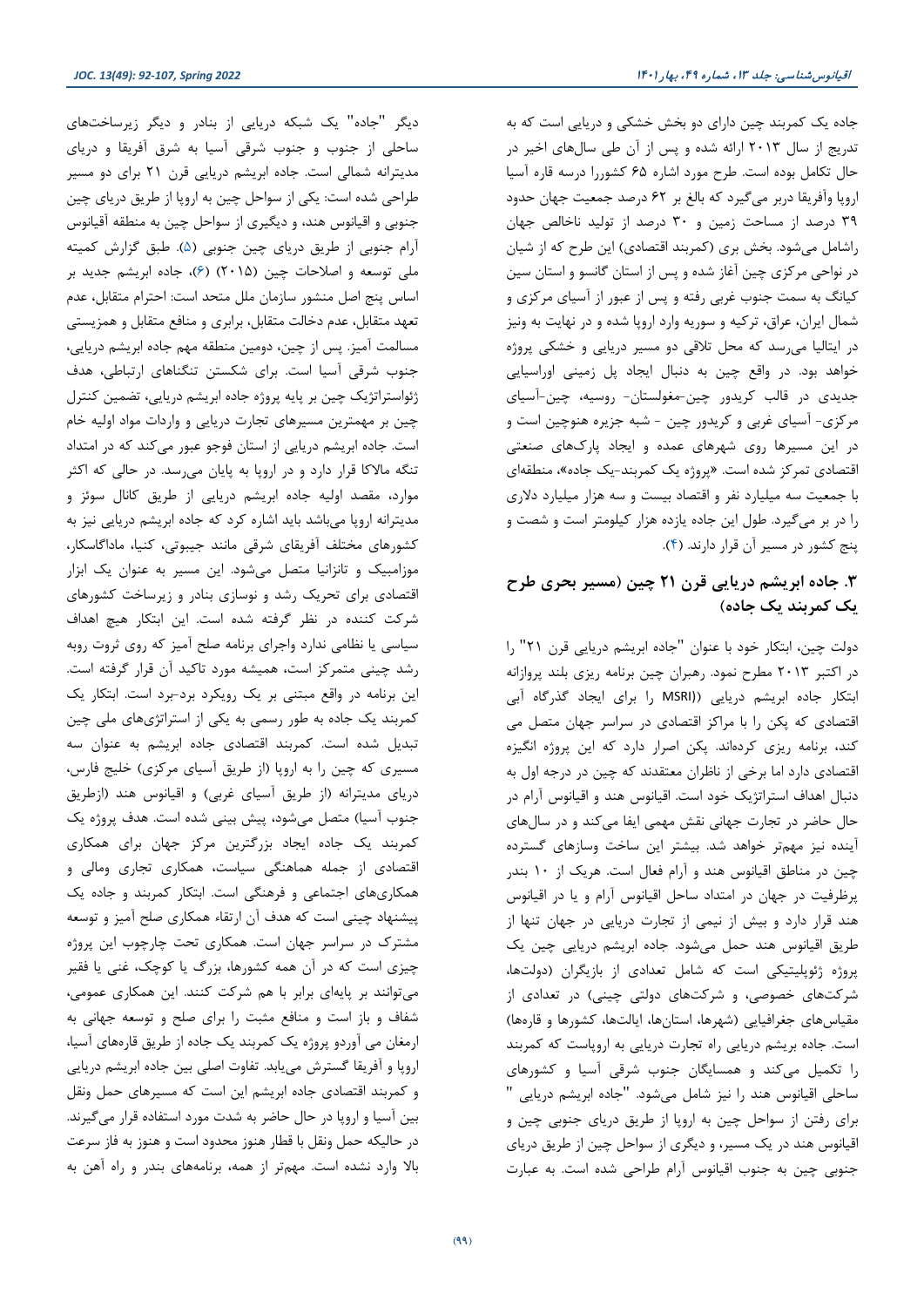یکدیگر ارتباط داشته و تمایل به تحریک یکدیگر دارند. مسیرهاي زمینی جاده ابریشم به اروپا از طریق آسیاي مرکزي و خاورمیانه و مسیر دریایی از طریق تنگه مالاگا و کانال سوئز بایند نه تنها به عنوان مکمل یکدیگر، بلکه به ارتباطات راه آهن موجود بین چین و اروپا از طریق روسیه (در بلند مدت) و مسیرهاي بالقوه جدید حمل و نقل از طریق قطب شمال تبدیل شوند [\(7\)](#page-14-6) مسیر دریایی از جنوب چین آغاز میشود و از تنگه مالاکا میان مالزي و اندونزي میگذرد و به بندر کلکته در شرق هند میرود و پس از عبور از اقیانوس هند به قاره آفریقا و کشور کنیا وارد میشود. این مسیر با عبور از سریلانکا از طریق خلیج عدن و دریاي سرخ به شاخ آفریقا میرود و از مسیر دریاي سیاه به یونان و در نهایت به بندر ونیز میرسد و به جاده ابریشم خشکی میپیوندد. جاده ابریشم دریایی چین را از طریق شهرهاي بندري جنوب شرق این کشور به ویتنام، اندونزي، هند، سریلانکا، آفریقاي شرقی و آبراهه سوئز به اروپا برساند. [\(8\)](#page-14-7). این مسیر کشورهاي ویتنام، مالزي، اندونزي، سریلانکار، پاکستان، ترکیه، کنیا، یونان و ایتالیا را شامل میشود. مسیر دریایی جاده ابریشم همچنین میتواند از طریف ایران (خلیج فارس) به مسیر خشکی آن بپیوند.



شکل :1 جاده ابریشم دریایی قرن 21 Fig. 1: 21st Century Maritime Silk Road

## **.4 موقعیت استراتژیک و ژئوپلیتیکی چابهار**

منطقه آزاد چابهار به عنوان یکی از مهمترین و استراتژیک ترین مناطق ایران به لحاظ اثرگذاري بر امنیت فضاي ملی است. منطقه آزاد چابهار و اساس قراردادن آن به عنوان محور توسعه شرق فرصتهاي ژئوپلیتیک و ژئواکونومیک بسیار بالایی را در اختیار جمهوري اسلامی ایران قرار داده است [\(9\)](#page-14-8). از مجموع سه کریدور حمل و نقل جهانی که کارشناسان سازمان ملل براي این امر پیش بینی کردهاند، دو کریدور از ایران میگذرد و چابهار نقطه عبور

جنوبیترین کریدور شرقی-غربی جهان خواهد بود. چابهار در طرح توسعه محور شرق، محور ترانزیتی شرق نامیده میشود. این کریدور از «دروازه ابریشم» در چین آغاز میشود و قلب اقتصاد این کشور یعنی استان کانتون را تغذیه کرده و به سرزمین آسیاي جنوب شرقی میپیوندد و پس از طی این مسیر وارد هندوستان شده و با پوشش مهمترین شهرهاي این ناحیه مانند کلکته، ناکپور، جابپور، حصیرآباد، کراچی و بن قاسم به چابهار میرسد [\(10\)](#page-14-9). بندر چابهار آسانترین و راهبرديترین راه دسترسی به آبهاي آزاد براي شش کشور محاط در خشکی حوزه آسیاي مرکزي است. این منطقه به وسیله شبکه حمل و نقل زمینی و هوایی از شمال به کشورهاي آسیاي مرکزي و افغانستان، از شرق به پاکستان و از جنوب به اقیانوس هند اتصال مییابد. دسترسی مستقیم به آبهاي آزاد و قرار داشتن در خارج از خلیج فارس و همین طور عدم آسیب پذیري در مواقع بروز بحران، موقعیت استراتژیکی خاص از دیگر ویژگیهاي چابهار است [\(11\)](#page-14-10). منطقه آزاد چابهار یکی از مهمترین و راهبرديترین مناطق ایران به لحاظ اثرگذاري بر امنیت فضاي ملی است. اساس قرار دادن این منطقه به عنوان محور توسعه شرق، فرصتهاي ژئوپلیتیکی و ژئواکونومیکی بسیاري را در اختیار جمهوري اسلامی ایران قرار داده است که استفاده از قابلیتها و ظرفیتهاي ژئوپلیتیکی موجود، توسعه همه جانبه منطقه شرق کشور به تصمیمها و راهبردهاي حکومتی، جمهوري اسلامی ایران را در معرض رسالتی بزرگ و خطیر قرار داده است [\(9\)](#page-14-8). موقعیت لجستیکی بسیار مهم این بندر در دهانه خلیج چابهار که امکان دسترسی و بهره برداري همزمان از ساحل اقیانوسی و ساحل حاشیه خلیج فارس را با تمام مشخصات و مزایاي آنها فراهم آورده است، بندر چابهار را همواره در موقعیت بالقوه رشد و توسعه قرار داده است. اهمیت راهبردي و ضرورت توسعه بندر و منطقه آزاد چابهار ناشی از این امر است که امروزه بیش از نود درصد بازرگانی جهانی و شصت و پنج درصد از تجارت نفت از طریق دریا صورت میگیرد. در این راستا جمهوري اسلامی ایران با توجه به ملاحظات ژئوپلیتیکی و ژئواکونومیکی این منطقه و در پرتو چشم اندازي آینده نگر قادر است جایگاه خود را براي اتصال شمال –جنوب و شرق – غرب در نظام نوین بین المللی تثبیت و ارزش موقعیت استراتژیک خود را به مراتب ارتقاء بخشد و از رهگذر این مبادلات عظیم، ظرفیتهاي جدیدي براي انباشت سرمایه به عنوان موتور توسعه کشور خلق نماید. قرار گرفتن در مسیر کریدورهاي ترانزیتی شمال جنوب در نتیجه برقراري ارتباط ترانزیتی کشورهاي روسیه، اروپاي شرقی، مرکزي، شمالی، آسیاي مرکزي و قفقاز از یک سو و آسیاي جنوبی، جنوب شرقی، خاور دور، اقیانوسیه و کشورهاي حوزه خلیج فارس به عنوان یک مزیت برجسته براي ایران قلمداد میشود. به دلیل کوتاهی مسیر در کریدور شمال –جنوب و تجهیز امکانات و زیرساختها و فراهم آوردن امکانات و تسهیلات گسترده در بخشهاي مختلف حمل و نقل، مسیر ایران را از جذابیتهاي فراوانی براي ترانزیت کالا برخوردار میباشد. بنادر شهید رجایی، امیرآباد و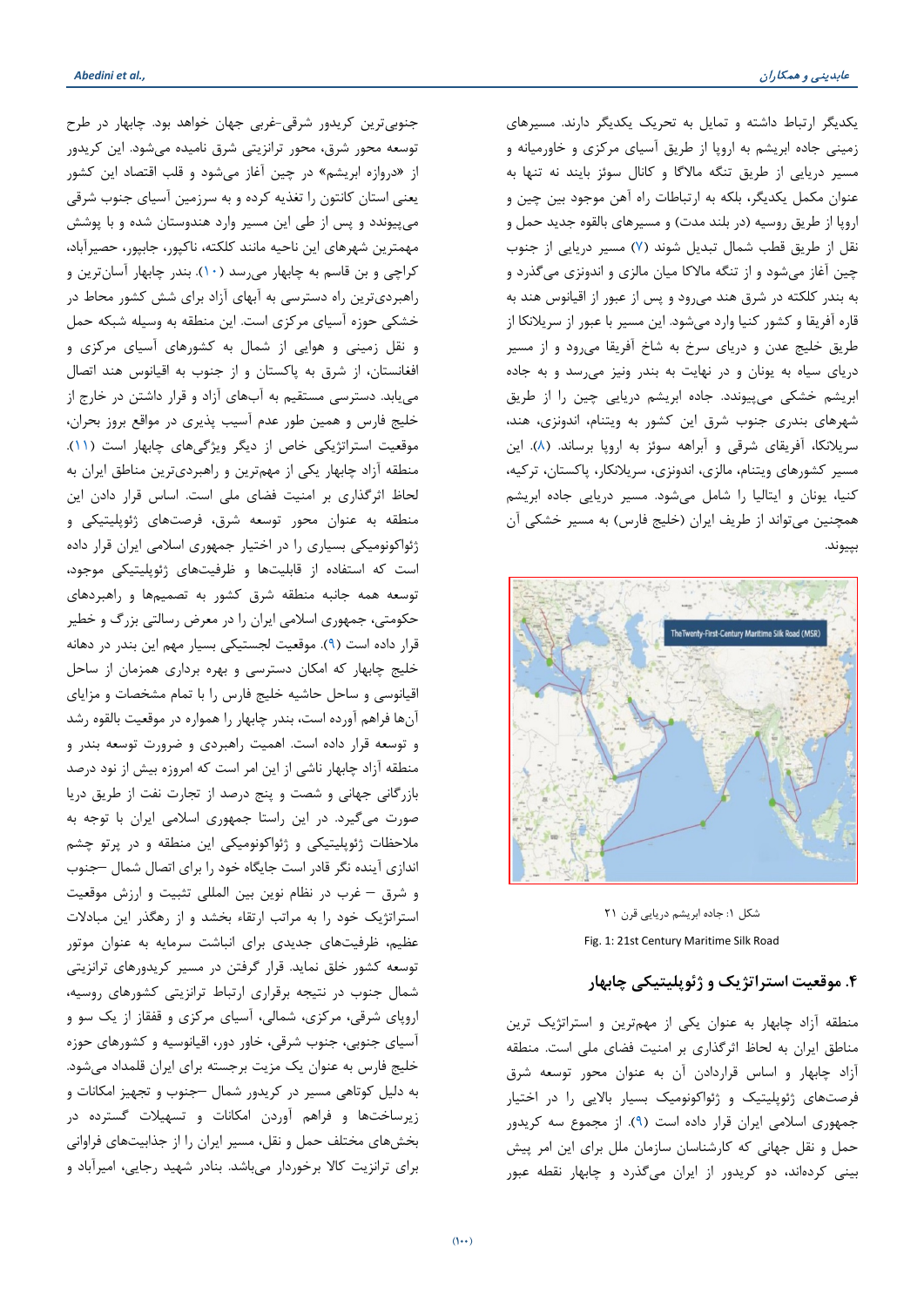بندر انزلی از جایگاه ویژهاي در مسیر ترانزیتی کریدور شمال –جنوب برخوردار میباشد [\(11\)](#page-14-10).

## **.5 مواضع کشور هند نسبت به پروژه یک کمربند یک جاده**

هند به طرح راه ابریشم دریایی چین نگاه بدبینانه دارد و سعی کرده است با ارائه طرح «مائوسام» طرح جاده ابریشم دریایی را به چالش بکشد. هند جاده ابریشم جدید چین را به عنوان تلاش چند جانبه حقیقی نمیشناسد زیرا کمربند اقتصادي جاده ابریشم چین از استان «گیلگیت بالیستان» پاکستان میگذرد که منطقهاي تحت حاکمیت ماهارجه کشمیر قبل از سال 1947 بود و هندوستان آن را منطقهاي محل مناقشه میداند [\(12\)](#page-14-11). سرمایه گذاري چین در دو بندر هامبانتونا در سریلانکا و چیتاگونگ در بنگلادش در راستاي استراتژي «رشته مرواریدهاي چین» و به منظور افزایش نقش آفرینی این کشور در اقیانوس هند طراحی شده، باعث افزایش نگرانی هند و تلاش این کشور براي مهار و جلوگیري از افزایش تنش آفرینی چین از طریق ارائه الگوهاي همگرایی مانند طرح مائوسام شده است [\(13\)](#page-14-12).

#### **.6 نقش پروژه یک کمربند، یک جاده در توسعه اقیانوس هند**

در واقع هدف ابتکار یک کمربند یک جاده که رئیس جمهور چین در سال 2013 پیشنهاد داد، افزایش ارتباطات میان کشورها است، به طوري که بیش از 65 کشور در اجراي این طرح دخیل خواهند بود. این ابتکار شامل شش دالان است که جنوب، شرق و غرب را به هم متصل میکند. براین اساس، مسیرهاي بیشتري در دریاي چین ایجاد خواهد شد که میتواند مناطق مختلف را به اقیانوسیه وصل کند. این ابتکار همچنین شامل چند بندر از جمله در سریلانکا و پاکستان میشود.

براساس طرح یک کمربند یک جاده، کریدور «چین- مغولستان – روسیه» احداث خواهد شد که میتواند مسیري را بین زمین و دریا ایجاد کند. کریدور دیگري نیز چین را به آسیاي غربی وصل خواهد کرد. همچنین دالان اقتصادي چین – پاکستان ایجاد خواهد شد که منافع آن به 25 کشور از جمله 17 کشور در جنوب آسیا خواهد رسید. از طریق این کریدور، طی 10 سال آینده تبادل تجاري چین در منطقه اقیانوسیه از 130 میلیارد دلار به 370 میلیارد دلار افزایش پیدا خواهد کرد. دالان دیگري نیز میان بنگلادش، چین، سریلانکا و میانمار در حال احداث است و همه این دالانها بخشی از یک زنجیره هستند که همه کشورهاي منطقه اقیانوسیه از آن منتفع خواهند شد و در نتیجه آن، سرمایهگذاري و شغلهاي فراوانی در منطقه ایجاد میشود [\(14\)](#page-14-13).

### **.7 گوادر مدلی براي چابهار**

اکنون ارزش تجارت میان ایران و چین حدود 35 میلیارد دلار است و با اجراي این ابتکار تجارت آنها افزایش پیدا خواهد کرد، و اکثر این تجارت نیز از طریق کریدور چین و پاکستان انجام خواهد شد. با توجه به ظرفیتهایی که در بندر گوادر وجود دارد، میتواند مدلی براي بندر چابهار به وجود آورد و توسعه بنادر در ایران هم مورد توجه قرار گیرد، زیرا بنادر چابهار و گوادر مکمل یکدیگرند. حدود 100 شرکت پاکستانی در چابهار فعالیت میکنند. درسال 2020 تجارت بین ایران و پاکستان حدود یک 1/522 میلیارد دلار بوده است که باید تا پایان سال 2021 به پنج میلیارد دلار برسد. در حال حاضر حدود 400 هزار پاکستانی به عنوان گردشگر وزائر به ایران سفر میکنند، درحالی که تنها 6 هزار ایرانی به پاکستان سفر میکنند . این ابتکار میتواند تحولی عظیم در منطقه اقیانوسیه ایجاد کند، چرا که باعث افزایش رشد اقتصادي میشود. تا زمانی هم که در این منطقه زیرساختهاي لازم وجود نداشته باشد، رشد اقتصادي شکل نخواهد گرفت، اما ابتکار یک کمربند یک جاده میتواند زمینههاي ارتباطات بیشتر کشورها و زیرساختهاي لازم را براي تجارت فراهم آورد. افزایش تبادلات تجاري سبب میشود تا کشورهاي منطقه سراغ جنگ و مناقشه سیاسی نروند. در همین حال، این ابتکار باعث اشتغالزایی و به تبع آن کاهش بیکاري و افراطگرایی میان جوانان میشود. این ابتکار همچنین باعث حرکت کشورها از سیاست سخت (جنگ) به سیاست نرم (اقتصاد) خواهد شد، اما موفقیت این طرح نیازمند تعامل بیشتر کشورهاي منطقه از طریق گفتگوست. اقیانوس هند سومین اقیانوس بزرگ دنیا با 70 میلیون کیلومتر مربع مساحت است که در آن تنگهها و دریاهاي مهمی وجود دارد. بنابراین ابتکار یک کمربند یک جاده در یک منطقه استراتژیک اجرا میشود. این موضوع نشات گرفته از تحولی است که در آسیاي جنوب شرقی آغاز شده است .توسعه، ناامنی و رقابتهاي منطقهاي سه عامل اصلی در جریان اجرایی شدن ابتکار یک کمربند یک جاده هستند، نخستین موضوع، در این حوزه توسعه است، چرا که این ابتکار منطقه وسیعی از اقیانوسیه را شامل خواهد شد. این ابتکار حتی میتواند تا یونان و کشورهاي اروپاي شرقی نیز کشیده شود، به طوري که باعث نگرانی غرب شده است. دومین موضوع ناامنی از جمله موضوع تروریسم در افغانستان است که یکی از چالشهاي پیش روي این طرح خواهد بود و ریشه آن به دوران حضور شوروي در این کشور و همچنین شکست قیامهاي مردمی در کشورهاي عربی و حضور تروریستها در منطقه برمیگردد. سومین عامل، رقابتهاي منطقهاي است که تا حدودي مانع اجراي این ابتکار در منطقه میشود، از جمله حساسیتهایی که بین پاکستان و هند به عنوان دو کشور رقیب در رابطه با اجراي ابتکار یک کمربند یک جاده وجود دارد. رقابتهاي ژئوپلیتیکی بین هند و چین نیز مانع دیگري بر سر راه اجراي این ابتکار است. علاوه بر هند، آمریکا و ژاپن نیز با این ابتکار مخالف هستند، چرا که باعث تسریع قدرتگیري چین میشود. در واقع در حالی که چین پروژه عظیم یک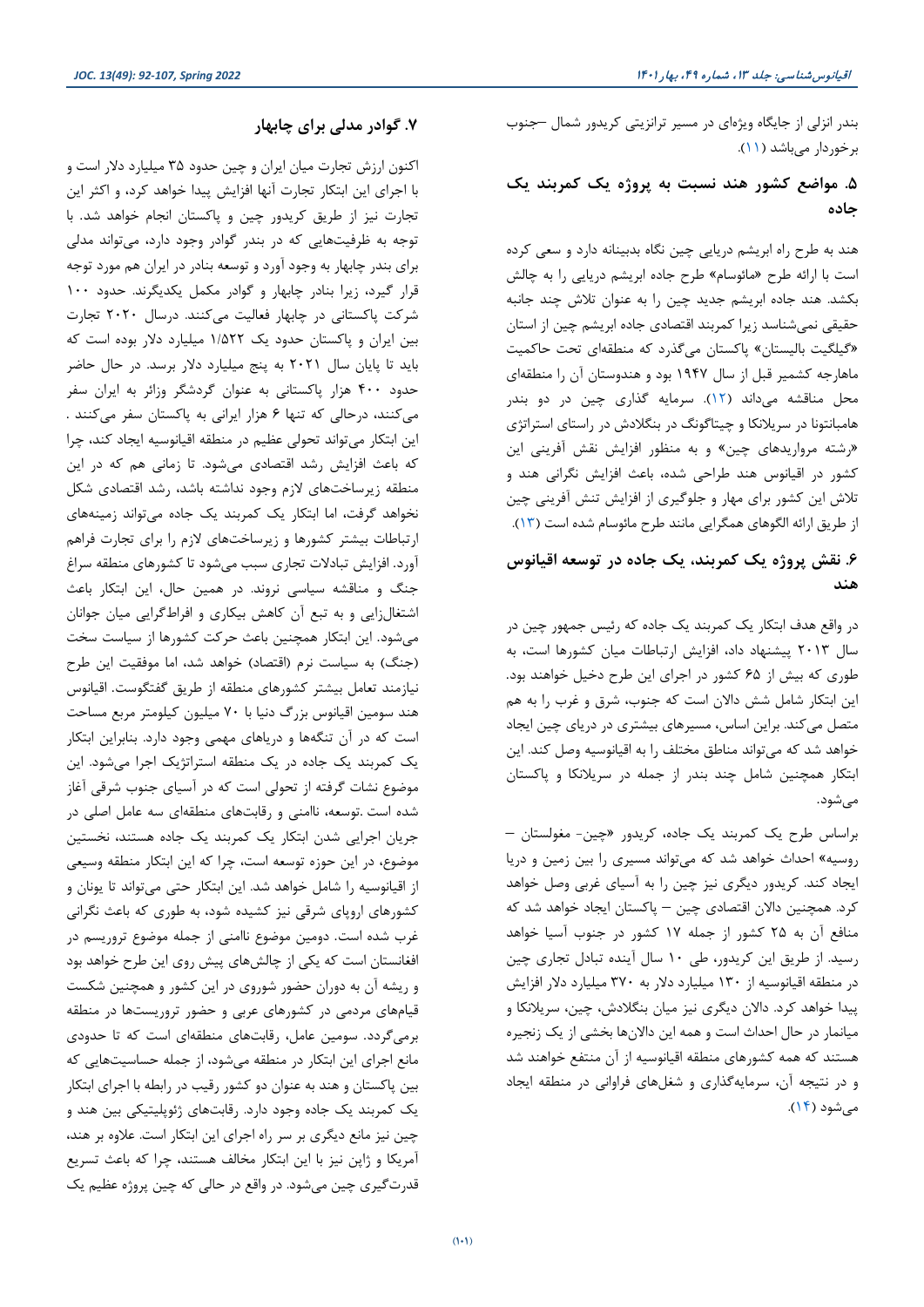کمربند یک جاده را در پیش گرفته است و سرمایهگذاري میکند، هند روز به روز به آمریکا نزدیکتر میشود و از نظر خودش میخواهد زودتر به اهدافش برسد، به همین دلیل با پروژه «یک کمربند یک جاده» موافق نیست. در این میان، افزایش اهمیت بندر گوادر که میتواند علاوه بر اهمیت اقتصادي پاي کشتیها و زیردریاییهاي نظامی چین را به این منطقه باز کند نیز باعث نگرانی آمریکا و هند شده است. از سوي دیگر ایران نیز در حال توسعه بندر چابهار است که در 70 کیلومتري بندر گوادر قرار دارد. البته توسعه آن نیازمند بهبود زیرساختها و سرمایهگذاريهاي خارجی است، چرا که چابهار باید مکمل گوادر باشد، اما حضور هنديها در چابهار باعث حساسیت پاکستان شده است [\(14\)](#page-14-13).

## **.8 رقابت استراتژیک و ژئوپلیتیکی مسیردریایی پروژه یک کمربندیک جاده در اقیانوس هند**

جهان در آستانه تحولاتی است که قدرتد ر آن، به طور فزایندهاي در حال تغییر از غرب به سمت شرق است و چین و هند پرجمعیتترین کشورهاي جهان در راه تبدیل شدن به قدرتهاي اقتصادي هستند و با وجود چالشهاي پیش رو قاره آسیا خواه، ناخواه داراي دورنمایی امیدوارکننده خواهد داشت. واضح است که قرن حاضر به احتمال زیاد یک قرن آسیایی است که آینده این قاره تا حدود بسیار زیادي به رابطه میان چین و هند در اقیانوس هند بستگی خواهد داشت. چین در حال دستیابی به آرزوي دیرینه خود یعنی تبدیل شدن به یک قدرت جهانی است و این موفقیت چین باعث خواهد شد تا مدل توسعه یافتگی از انحصار غرب خارج شود و قدرت دیگر در حال ظهور در اقیانوس هند در قرن بیست و یکم، هند است. این کشور سند چشم انداز بیست ساله خود را که در سال 2004 منتشر شد، هدف گذاري کرده بود تا به جایگاه یک قدرت بزرگ دست یابد. هرچند که هند با زرادخانههاي هستهاي و توان نیروي دریایی خود قبلاً نفوذ ژئوپلیتیکی خود را آغاز کرده است و در پی این است که دامنه این نفوذ خود را از شبه قاره بالاتر برده و در حوزه اقیانوس هند تسري دهد. نظرات متفاوتی در باره روابط چین و هند ارائه شده است. برخی بر این باورند که رقابت عمیق و ژئوپلیتیکی، تشکیل دهنده روابط میان این دو کشور در طی سالیان متمادي بوده است و منشاء این رقابتها سرزمینها و مردمی است که در اطراف یا میان این دو کشور قرار دارند. برخی از این فراتر رفتهاند و معتقدند که رابطه هند و چین در آیندهاي نزدیک به رقابتی خطرناك تبدیل خواهد شد. برخی نیز اعتقاد دارند که هرگونه پیشرفت فاحش در روابط هند و چین غیرمحتمل بوده و روابط میان این دو همچنان رقابتی باقی خواهد ماند و با وجود اختلافات ریشهاي میان هند و چین، دوطرف باید به لزوم اجتناب از تبدیل شدن تنشها به یک رقابت علنی پی ببرند. اما در این میان بازیگران فرامنطقه اي همچون ایالات متحده آمریکا بر روابط میان چین و هند تاثیرگذار هستند و به نوعی سعی در مدیریت روند تحولات جاري در اقیانوس هند را دارند. جمهوري اسلامی ایران

نیزبه عنوان یک کشور آسیایی با توجه به موقعیت ژئوپلتیکی خود ناگزیر به داشتن رابطه مناسب با کشورها و قدرتهاي آسیایی است و با نگاهی گذرا با تاریخ روابط ایران با کشورهاي آسیایی میتوان دریافت که همواره روابط با این کشورها در ابعاد مختلف و در سطحی مناسب برقرار بوده است، هرچند در مقاطعی با توجه به شرایط و تحولات سیاسی منطقه، این روابط فراز و نشیبهاي نیز داشته است. در همین رابطه موقعیت ژئوپلیتیکی و توانمنديهاي ایران (چابهار) زمینه مناسبی را در ابعاد گوناگون جهت اثرگذاري در روابط میان دو کشور هند و چین و به تبع آن در تحولات اقیانوس هند خواهد داشت. از این رو نقش آفرینیهایی که ایران در مناسبات قدرت میان هند و چین ایفا میکند میتواند درك سیستم بین المللی آینده را ارتقاء بخشیده و شناخت از تحولات آینده در حوزه اقیانوس هند را براي تصمیم گیريها تسهیل نماید [\(15\)](#page-14-14).

## **.9 حضور چین در گوادر و منافع سیاسی، اقتصادي و امنیتی ایران**

نقش کلیدي چین در توسعه بندر گوادر پیامدهاي پیچیدهاي براي منافع ایران دارد. توسعه بندر گوادر در کوتاه مدت موقعیت بندر چابهار را تضعیف میکند و هم زمان علاقه هند را براي افزایش سرمایه گذاري در بندر چابهار افزایش میدهد. هم چنین توسعه بندر گوادر اهمیت مسیرهاي ترانزیتی پاکستان به آسیاي میانه را به هزینه مسیرهاي ترانزیتی ایران به این حوزه کاهش میدهد. از طرفی با توجه به این که چین سیاست توسعه اقتصادي به مثابه شیوهاي براي غلبه بر چالشهاي امنیتی دنبال میکند، رشد اقتصادي گوادر و افزایش جایگاه میتواند سبب افزایش حساسیت پکن و اسلام آباد نسبت به نا امنیهاي بلوچستان پاکستان شود. فراتر از چنین مزایایی ایران میبایست از رقابتهاي هند و چین و رقابتهاي همسایگان دور و نزدیک چین در گستره وسیع آسیا پاسیفیک در جهت تحقق طرح بزرگ کریدوربین المللی شمال-جنوب بهره بگیرد که مستلزم محاسبات وسیاست هاي عمل گرایانه ایران درجهت بهره گیري بیشتر از فرصتهاي جهان بیرونی براي ارتقاء بیشتر استانداردهاي زندگی روزمره مردم است. در واقع عمل گرایی اقتصادي به کاهش فقر از 84 درصد جمعیت چین در سال 1981 به 16 درصد تا سال 2005 و کاهش هم زمان نرخ فقر در هند از 60 درصد به 42 درصد شده است. به طور کلی بهره گیري بیشتر از فرصتهاي بیرونی مستلزم تمرکز بر بالندگی اقتصادي است. رشد نسبتاً بالاي اقتصادي همان گونه که در میان مدت نرخ فقر ملی را کاهش میدهد منابع مالی براي تأمین بیشتر مخارج نظامی دفاعی را نیز افزایش میدهد.

بهره گیري از فرصتهاي ناشی از نقش کلیدي چین در توسعه بندر گوادر و مواجهه مؤثر با پیامدهاي زیانبخش آن براي ایران مستلزم اتخاذ سیاستهایی عمل گرایانه است (مرکز بین المللی مطالعات صلح – IPSC؛ ۱۳۹۵) (۱۶).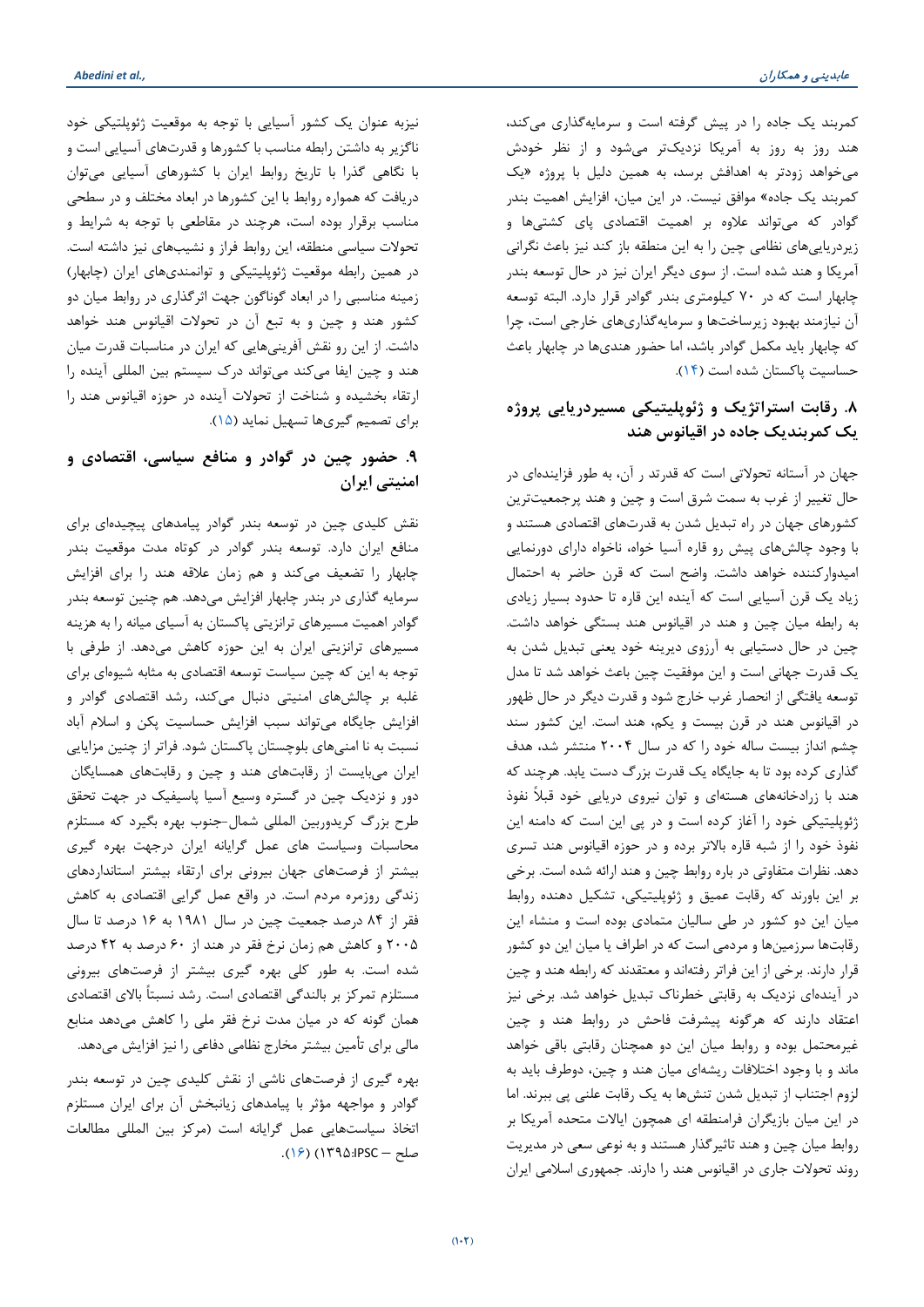#### **.10 نگاه پاکستان به توسعه چابهار**

با بالا گرفتن رقابت راهبردي میان چین و آمریکا، حضور ناوگان اقتصادي و نیروي دریایی چین در گوادر وضعیت جدیدي در این گلوگاه انرژي ایجاد میکند. دراینبین برخی معتقدند که آمریکاییها با هدف کاهش جایگاه بندر گوادر نگاهشان را بهسوي بندر عمانی دوقم، اسکله نفتی در بندر فجیره در کشور امارت و چابهار ایران دوختهاند و همچنان از هند پشتیبانی میکنند.

1-10 نگاه خوش بیانه به توسعه چابهار (پاکستان و رقیب کماثر)

درواقع هرچند برخی در چین معتقدند توسعه بندر چابهار توسط هند محکوم به شکست است و اهداف جاهطلبانه و راهبردي دهلینو بسیار مشهود است، اما رهبران چین معتقدند چابهار مانعی عمده براي اجراي برنامههاي مرتبط با [احیاي راه ابریشم](http://npps.ir/ArticlePreview.aspx?id=111864) نیست. در همین راستا نیز دیدگاهی در پاکستان با نگاه به ملاحظات و چالشهاي توسعه چابهار چون وعدههاي غیرعملی هند، بوروکراسی اداري هند، چالش اتصال خطوط ریلی و جادهاي به بندر چابهار، روند کند توسعه چابهار در مقابل سرمایهگذاري 455 میلیارد دلاري کریدور اقتصادي چین و پاکستان، جلوتر بودن روند توسعه گوادر معتقدند چابهار راهی طولانی تا رسیدن به توسعه مدنظر دارد و با طرح کریدور اقتصادي چین – پاکستان، چابهار تهدیدي براي پاکستان نخواهد بود. این دیدگاه خوشبینانه معتقد است پاکستان بهعنوان متحد راهبردي چین جایگاه برتري دارد و با پایان کریدور دو کشور تا سال 2030 سالیانه دو و نیم درصد به رشد اقتصادي پاکستان افزوده میشود. همچنین درحالیکه پکن 80 درصد از هزینه توسعه در گوادر (بیش از 1/1 میلیارد دلار) را به شکل اعطاي کمکهزینه و وامهاي کمبهره برعهدهگرفته است، هند و بازیگران دیگر چنین توانی را در چابهار نداشته و مشکلات تعهدات خارجی هند و عدم تلاش گسترده ایران براي توسعه بندر چابهار را به سود گوادر پاکستان ارزیابی میکنند. از این منظر حتی برخی نقش متفاوتی براي این دو بندر قائل هستند و توسعه هر یک از آنها به ضرر دیگري نمیدانند. این رویکرد همکاري بین دو بندر و اتصال ریلی، خواهرخواندگی بین بندر چابهار و گوادر، انتقال مسافر میان دو بندر ایران وپاکستان، افزایش مبادلات مرزي بازارچههاي مرزي، ایجاد منطقه ویژه اقتصادي بندرچابهار، توسعه زیرساختهاي بندري و دریایی، توسعه فیزیکی بندر، فراهم نمودن زمینه مشارکت بخش خصوصی در توسعه، تلاش براي جذب خطوط کشتیرانیهاي بزرگ دنیا، توسعه پایانههاي مسافري و گردشگري دریایی، پیگیري راههاي مواصلاتی، ریلی و جادهاي را در جهت افزایش همکاريهاي تجاري دو بندر ارزیابی میکند و توسعه چابهار را به معنی منزوي ساختن گوادر پاکستان نمیداند. از این دید تقویت همکاري اقتصادي بین دو بندر بهتر از رقابت منفی است (شوراي راهبردي وزارت خارجه1397:). [\(17\)](#page-15-1).

2-10 نگاه بدبینانه به توسعه چابهار (پاکستان وتهدید ژئوپلیتیکی توسعه چابهار)

با بالا گرفتن رقابت راهبردي میان چین و آمریکا، حضور ناوگان اقتصادي و نیروي دریایی چین در گوادر وضعیت جدیدي در این گلوگاه انرژي ایجاد میکند. دراینبین برخی معتقدند که آمریکاییها با هدف کاهش جایگاه بندر گوادر نگاهشان را بهسوي بندر عمانی دوقم، اسکله نفتی در بندر فجیره در کشور امارت و چابهار ایران دوخته همچنان از هند پشتیبانی میکنند، چنانکه دولت اوباما باوجود مخالفت شدید مجلس سنا با سرمایهگذاريهاي هند در چابهار پشتیبانی خود را از هند اعلام کرد. در این راستا برخی در پاکستان معتقدند موافقتنامه سهجانبه هند، ایران و افغانستان در چابهار یعنی تداوم بازي بزرگ نوین بین چین، ایالاتمتحده، پاکستان، هند، ایران و گامی بهسوي منزوي ساختن پاکستان در سطح منطقه است. بنابراین پاکستان در نگاه به چابهار به تهدید عمده این بندر توجه میکند [\(14\)](#page-14-13)

3-10 تهدید امنیتی توسعه چابهار

درواقع سرمایهگذاري هندوستان در بندر چابهار ایران موردتوجه پاکستان بوده و برخی از مقامات پیشین پاکستانی این توافقنامه را تهدیدي مستقیم علیه امنیت پاکستان میدانند. از این دید انگیزه اصلی هند براي دور زدن بندر گوادر پاکستان و دالان متصل به آن، تلاش براي بیثبات کردن بلوچستان پاکستان و افزایش ضریب امنیتی تلقی میشود. در همین راستا برخی از مقامات پیشین دولت پاکستان چون ژنرال یاسین مالیک و ژنرال دیم لودهی، توسعه بندر چابهار توسط هند را تهدیدي مستقیم علیه امنیت پاکستان میدانند. در بعد دیگري همچنان که بندر گوادر ضمن تقویت توان نظامی پاکستان و چین، دسترسی نیروي دریایی چین را به دریاي عرب و کشورهاي واقع در سواحل شمال غربی اقیانوس هند آسان میکند و نقشه ژئوپلیتیک منطقه را تغییر خواهد داد، پاکستانیها از آن میهراسند که پشتیبانی لجستیکی ایران از هند در این بندر، (هرچند چابهار برخلاف گوادر تحت مدیریت ایران خواهد بود و بندر نظامی براي هند نیست) نیروي دریایی هند را قادر به افزایش عملیات شناسایی خود در نزدیک مرزهاي این کشور کند. هراس دیگر در این زمینه این است که هند ضمن استفاده از این بندر بهعنوان پایگاهی براي جاسوسی علیه پاکستان به تحرکاتی نیز در بلوچستان پاکستان دست بزند. درواقع خطر افزایش همکاري در زمینههاي امنیتی و دفاعی امنیت منطقهاي و دریایی هند و ایران با محوریت چابهار برخلاف منافع پاکستان تلقی میگردد و توسعه بندر چابهار تهدیدي امنیتی براي امنیت گوادر و پاکستان خواهد بود. در همین میان برخی در هند و افغانستان معتقدند پاکستان براي جلوگیري از تشکیل محور اتحاد کشورهاي ایران، هند و افغانستان بر محور بندر چابهار تلاش میکند.

-4-10 ترس از پیامدهاي منفی توسعه چابهار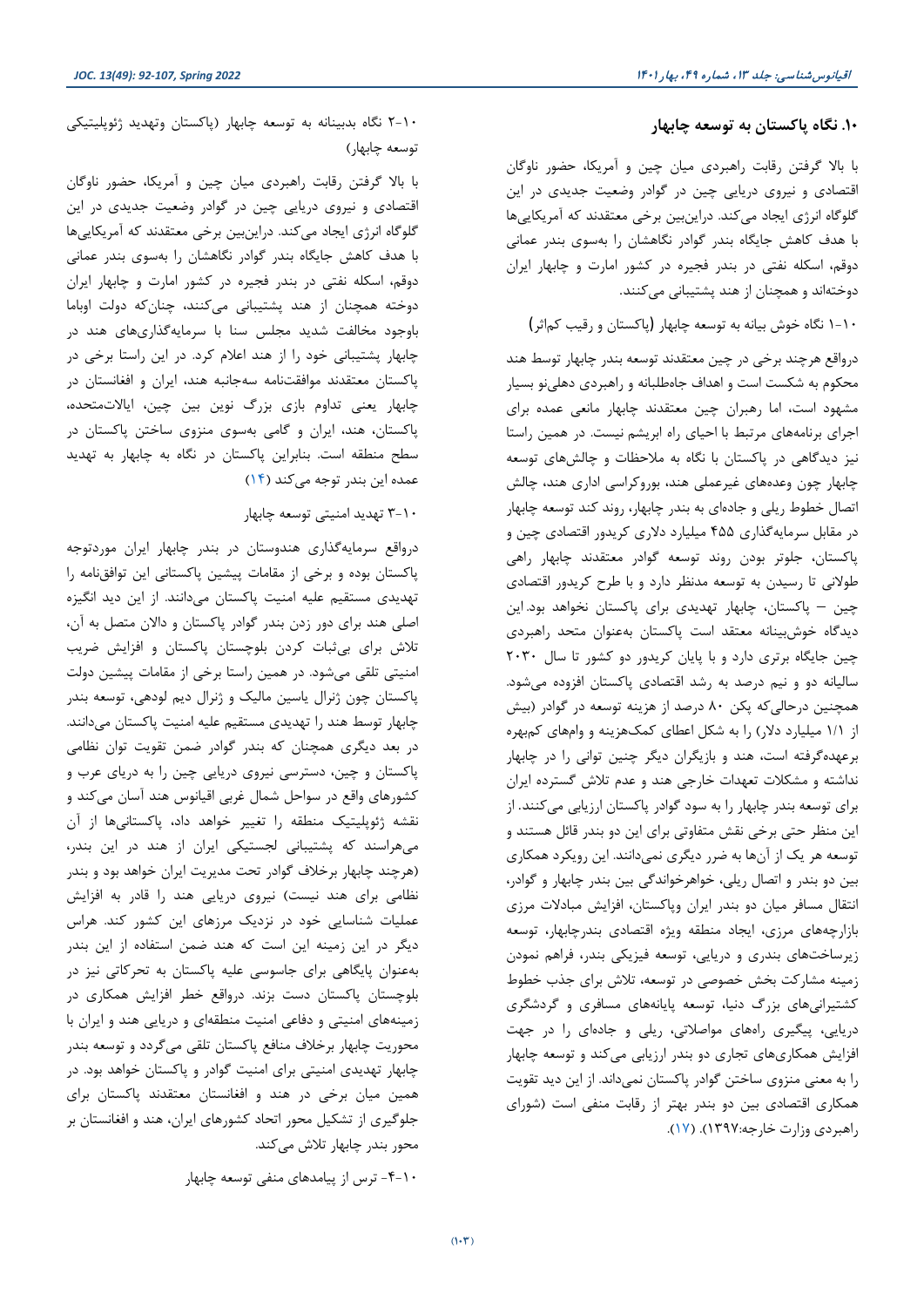درواقع هرچند پاکستانیها موقعیت و اهمیت بندر گوادر را برتر دانسته و معتقدند روند توسعه و تجهیز بندر گوادر در مقایسه با بندر چابهار پنج سال جلوتر است، اما ازآنجا که بسته شدن مرزهاي مشترك افغانستان-پاکستان نهتنها منجر به کاهش 1,5 میلیارد دلاري در معاملات افغانستان، بحران انسانی به دلیل کمبود غذا بوده و چابهار نسبت به راههاي کنونی از طریق پاکستان، امنتر و کوتاهتر است، براي پاکستان اجرایی نشدن این پروژه از اهمیت راهبردي برخوردار است. در همین راستا هرچند مقامات پاکستانی بارها در مصاحبههاي خود از بندر چابهار بهعنوان رقیب نام میبرند. اما مسلماً پیوند چین و پاکستان براي محدود کردن هند در داخل آسیاي جنوبی از طریق دالان اقتصادي چین-پاکستان با توسعه چابهار شکست خواهد خورد و توجه هند به بندر چابهار ایران بهجاي بندر گوادر و براي دسترسی بهتر و ارزانتر به بازار آسیاي مرکزي در بعد ژئوپلیتیک بیشتر میشود. بنابراین اسلام آباد هدف دهلینو از سرمایهگذاري در بندر چابهار را دور زدن پاکستان از راه ایران به بازارهاي افغانستان و کشورهاي آسیاي مرکزي ارزیابی میکند و توسعه چابهار را به معنی کاهش کنترل پاکستان بر مسیرهاي راهبردي ترانزیتی و متنوع سازي مسیرهاي تجارت و ترانزیت در منطقه میداند. از این دید هرچند خطر حضور بانک سرمایهگذاري زیرساخت آسیا، اعطاي وام به ایران و حضور چین در چابهار محتمل نیست، اما بندر چابهار میتواند به قدرت گیري هند براي ایفاي نقش تعیینکنندهتر در آینده افغانستان و منطقه کمک کند [\(14\)](#page-14-13).

## **.11 تلاش براي جلب مشارکت ایران در گوادر و کریدور چین- پاکستان**

بندر گوادر هنوز براي بازرگانی آماده نیست و بخشهاي بزرگ دیگر دالان اقتصادي چین-پاکستان آشوبزده هست. بااینحال هرچند پاکستان نگرانیهاي امنیتی موجود را با ایجاد یک دایره امنیتی ویژه براي حفاظت از پروژه دالان اقتصادي چین-پاکستان ایجاد کرده است، چین معتقد است حضور در گوادر تهدیدي براي ایران تلقی نمیگردد و در سطح اعلانی معتقد است توسعه چابهار، باعث تقویت توسعه بندر گوادر میشود. در این شرایط به نظر میرسد پاکستان تلاش میکند براي تکمیل طرح راهروي اقتصادي مشترك چین- پاکستان (CPEC (با جلب مشارکت و توجه ایران آینده روشنتري را براي آن و گوادر رقم بزند. از این منظر تلاشهاي براي جلب توجه ایران در وضعیت پساتحریم با برخورداري از پتانسیلهاي بزرگ تجاري، اقتصادي و انرژي و موقعیت میتواند موجب افزایش برد گوادر و طرح کلان 50 میلیارد دلاري دالان مشترك گردد. از این نگاه حضور هرچند کم دامنه و حداقلی ایران در طرحها میتواند کمکی در دست یافتن گوادر به بندر در سطح شنژن چین و دبی در 10 سال آینده گردد. در همین راستا نیز اخیراً ایاز صادق رئیس مجلس ملی پاکستان از ایران براي پیوستن به دالان پاکستان – چین دعوت کرده است. (شوراي راهبردي وزارت خارجه1396:) [\(17\)](#page-15-1).

## **.12 توسعه اقتصادي و امنیتی درمناطق جنوب شرق ایران**

برقراري روابط تجاري، همواره نتیجهي ملاحظات اقتصادي نیست بلکه در مواردي اهداف سیاسی و ملاحظات امنیتی نیز موجب شکلگیري ترتیبات تجاري میشود. محرومیت زمینهساز فقر اجتماعی و فرهنگی بوده است. این محرومیت فرصت را براي خشونت گرایی در دو سوي مرز فراهم کرده و همچنین به غیر از نفوذ تفکرات مخرب، نفوذ کشورهاي معاند را منجر شده است. براي گذار از عامل امنیتی در ژئواستراتژیک روابط ایران و پاکستان و رسیدن به روابط نهادینه شده و پررنگتر شدن عامل فرهنگی و اقتصادي، باید حوزههاي مختلف دو کشور در زمینههاي اقتصادي به هم نزدیک شوند. از این رو نیاز است تا در خصوص اقتصاد این مناطق اقدامات جدي صورت بگیرد. جمهوري اسلامی ایران با ایجاد قرارگاههاي سازندگی به دنبال محرومیت زدایی از سیستان و بلوچستان است. از سوي دیگر سرمایهگذاري قابل توجه براي توسعه چابهار با همکاري هند نیز یک نقطه امید براي این استان و منطقه محسوب میشود. اما از سوي دیگر، تاکید بر بازارچههاي مرزي نیز میتواند همپاي توسعه چابهار، براي توسعه تجارت کشور فرصتسازي نماید. تبدیل مرزها از تهدید به فرصت با جلوگیري از خالی شدن مرز و رونق در بازارچههاي مرزي مسیر است؛ در مرز مشترك ایران و پاکستان که همگی در استان سیستان و بلوچستان است، چهار بازارچه و گذرگاه رسمی مرزي چون میرجاوه در شهرستان میرجاوه، بازارچه مرزي کوهک و جالق در شهرستان سراوان، بازارچه مرزي پیشین شهرستان سرباز و بازارچه مرزي ریمدان شهرستان چابهار وجود دارد که از میان آنها تنها بازارچه وگذرگاه میرجاوه هماکنون فعال است و بقیه به خاطر نبود امکانات زیرساختی فعلاً از دور خارج هستند. در راستاي طرح «یک کمربند یک جاده» چین و قسمت منطقهاي آن یعنی کریدور اقتصادي چین و پاکستان، بندر گوادردر نزدیکی مرز ایران، اگرچه به عنوان تهدیدي علیه توسعه بندر چابهار تلقی میشود اما یک زمین بازي جدید براي ایران نیز هست. از سوي دیگر رشد اقتصادي کشورهاي همسایه، یک مزیت براي ایران محسوب میشود اما در شرایط خاص، همانند اعمال تحریمهاي یکجانبه یا چندجانبه علیه ایران، این کشورها درکنار مبادلات معمول، به بازوهاي نیابتی ایران در اقتصاد تبدیل شوند. سالها، امارات متحده عربی به عنوان شریک اول تجاري ایران، مبدائی براي صادرات کالا به ایران و همچنین صادرات کالاي ایرانی به سراسر جهان بود. از رهگذر همین صادرات مجدد، دبی به رشد اقتصادي قابل توجه دست پیدا کرد. فرصتی که شاید براي پاکستان فراهم بشود. بر این اساس، بسیاري از کالاهاي ایرانی (که به واسطه کاهش ارزش ریال، با قیمت تمام شده کمتري تولید میشود) از طریق بازارچههاي مرزي به پاکستان صادر و در کنار تلاش براي در اختیار گرفتن سهم قابل توجه از بازار 200 میلیون نفري این کشور، آماده براي صادرات مجدد به اقصی نقاط جهان میشود. رونق بازارچههاي مرزي و بنادر چابهار و گوادر،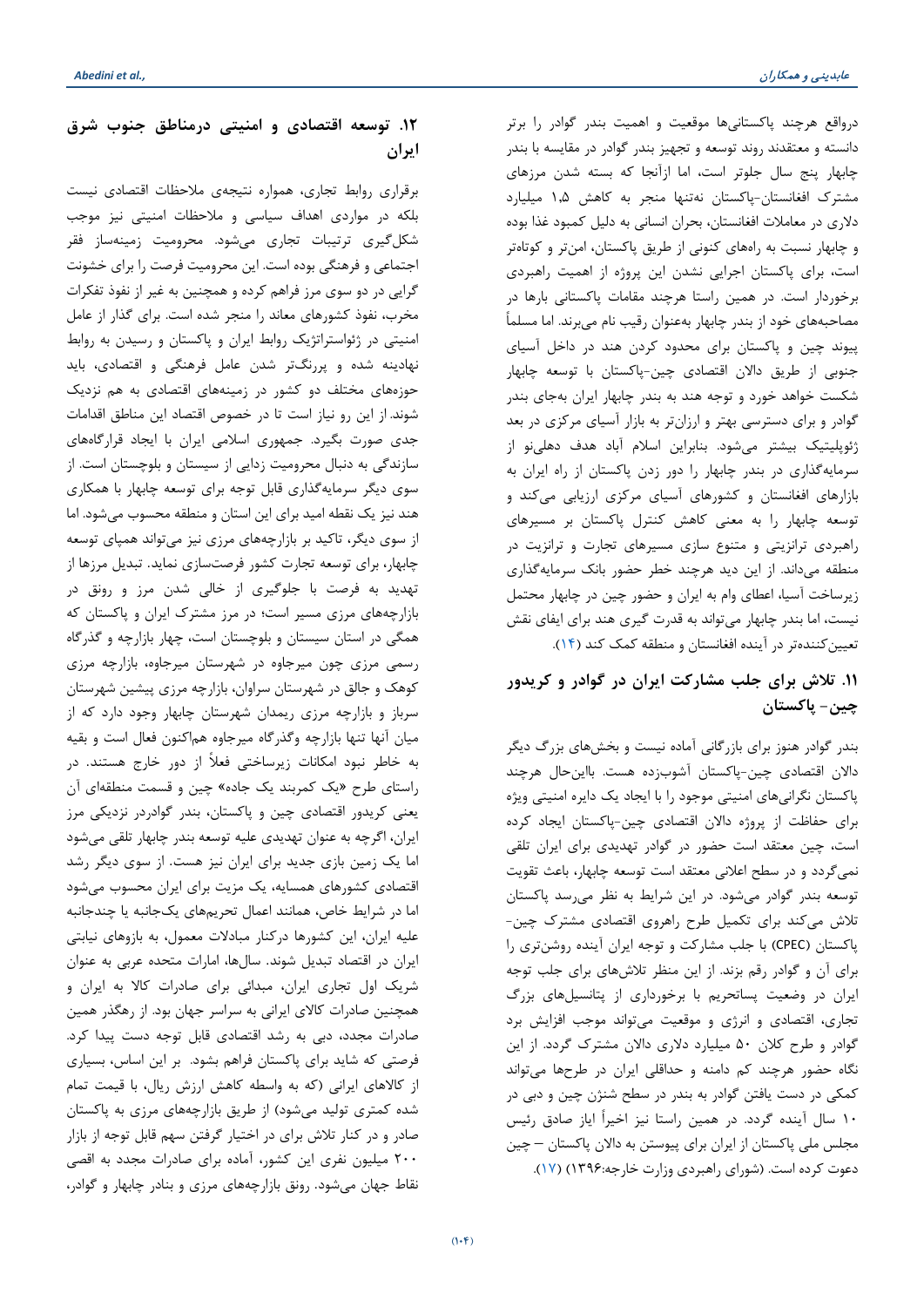از یک سو به کاهش محرومیت در دو سوي مرز میانجامد که خود زمینه ساز امنیت پایدار در منطقه است و از سوي دیگر تبادلات اقتصادي دو کشور را افزایش و وابستگی متقابل ایجاد مینماید که خود امنیت ساز است. رونق بازارچههاي مرزي و بنادر چابهار و گوادر، از یک سو به کاهش محرومیت در دو سوي مرز میانجامد که خود زمینه ساز امنیت پایدار در منطقه است و از سوي دیگر تبادلات اقتصادي دو کشور را افزایش و وابستگی متقابل ایجاد مینماید که خود امنیت ساز است [\(18\)](#page-15-2).

## **.13 ارزیابی زیست محیطی طرح یک کمربند یک جاده چین در اقیانوس هند:**

بیشترین آثار منفی حمل ونقل دریایی در زمینه محیط زیست مربوط به آلودگی آب است. در حمل ونقل دریایی مهمترین بخش آلوده کننده آب متعلق به حمل ونقل محمولههاي نفتی و تخلیه آب توازن کشتیهاست که هردوي این موارد براي اکوسیستم آبهاي آزاد زیان آور است، به گونهاي که در حال حاضر حدود 1 میلیارد تن کربنیک از موتور کشتیها منتشر میشود. کشتیها در آلودگی زیست محیطی دنیا حدود 7/2 درصد کربنیک، 10 درصد اکسید سولفور، و حدود 30 درصد از اکسید نیترو جهان را تولید میکنند (سامانه سازمان حمل ونقل دریایی «زینگ»). به علت رشد اقتصادي دو کشور چین و هند، مصرف انرژي دو کشور در سالهاي اخیر دو برابر شده است. چین باید عمده نفت مورد نیاز خود را از منطقه خلیج فارس تأمین نماید و حدود 40 درصد از آن براي رسیدن به چین باید از تنگه مالاکا در اقیانوس هند عبور داده شود. از طرف دیگر کشور هند در سالهاي آینده مجبور به واردات انرژي زیادي خواهد شد که 90 درصد آن از تنگه هرمز عبور خواهد کرد [\(3\)](#page-14-2). اگر چه حفاظت زیست محیطی از زمینههاي همکاري غیر اقتصادي در چارچوب طرح یک کمربند یک جاده چین عنوان شده است، ولی با توجه به مطالب عنوان شده اگر درمسیر دریایی این طرح مسائل مربوط به حفاظت از محیط زیست رعایت نگردد، آسیب جدي به محیط زیست اقیانوس هند و به ویژه آب زیان وارد میشود و شاید بتوان گفت منجر به از بین رفت حق حیات نیز در این اقیانوس نیز میشود.

#### **نتیجهگیري**

چین در حال دستیابی به آرزوي دیرینه خود یعنی تبدیل شدن به یک قدرت جهانی است و این موفقیت چین باعث خواهد شد تا مدل توسعه یافتگی از انحصار غرب خارج شود و قدرت دیگر در حال ظهور در اقیانوس هند در قرن بیست و یکم، هند است. این کشور سند چشم انداز بیست ساله خود را که در سال 2004 منتشر شد، هدف گذاري کرده بود تا به جایگاه یک قدرت بزرگ دست یابد. هرچند که هند با زرادخانههاي هستهاي و توان نیروي دریایی خود قبلاً نفوذ ژوپلیتیکی خود را آغاز کرده است و در پی این است که دامنه این نفوذ خود را از شبه قاره بالاتر برده و در حوزه اقیانوس هند تسري

دهد. نظرات متفاوتی در باره روابط چین و هند ارائه شده است. برخی بر این باورند که رقابت عمیق ودیرپاي ژئوپلیتیکی، تشکیل دهنده روابط میان این دو کشور در طی سالیان متمادي بوده است و منشاء این رقابتها سرزمینها ومردمی است که در اطراف یا میان این دو کشور قرار دارند. برخی از این فراتر رفتهاند و معتقدند که هند و چین در آیندهاي نزدیک به رقابتی خطرناك تبدیل خواهد شد. برخی نیز اعتقاد دارند که هرگونه پیشرفت فاحش در روابط هند و چین غیرمحتمل بوده و روابط میان این دو همچنان رقابتی باقی خواهد ماند و با وجود اختلافات ریشهاي میان هند و چین، دوطرف باید لزوم اجتناب از تبدیل شدن تنشها به یک رقابت علنی پی ببرند. اما در این میان بازیگران فرامنطقه اي همچون ایالات متحده آمریکا بر روابط میان چین و هند تاثیرگذار هستند و به نوعی سعی در مدیریت روند تحولات جاري در اقیانوس هند را دارند. جمهوري اسلامی ایران نیزبه عنوان یک کشور آسیایی با توجه به موقعیت ژئوپلتیکی خود ناگزیر به داشتن رابطه مناسب با کشورها و قدرتهاي آسیایی است و با نگاهی گذرا با تاریخ روابط ایران با کشورهاي آسیایی میتوان دریافت که همواره روابط با این کشورها در ابعاد مختلف و در سطحی مناسب برقرار بوده است، هرچند در مقاطعی با توجه به شرایط و تحولات سیاسی منطقه، این روابط فراز و نشیبهاي نیز داشته است. در همین رابطه موقعیت ژئوپلیتیکی و توانمنديهاي ایران (چابهار) زمینه مناسبی را در ابعاد گوناگون جهت اثرگذاري در روابط میان دو کشور هند و چین و به تبع آن در تحولات اقیانوس هند خواهد داشت. از این رو نقش آفرینی ایران در مناسبات قدرت میان هند و چین ایفا میکند میتواند درك سیستم بین المللی آینده را ارتقاء بخشیده و شناخت از تحولات آتی در حوزه اقیانوس هند را براي تصمیم گیريها تسهیل نماید. بندر گوادر نه تنها به عنوان بندر مهم تجاري براي پاکستان بلکه به بندري که کشتیهاي تجاري و ناوهاي جنگی و حتی زیردریاییهاي چین در آن مستقر شوند تبدیل گردد. باتوجه به این که این بندر در شرق تنگه هرمز واقع شده است کشورهاي غربی به شدت بر این موضوع حساس شدهاند و یکی از دلایل اصلی فشار غرب به پاکستان نیز همین موضوع میباشد. چینی ها براي پشتیبانی از این بندر در شرق کشور عمان یک قرار داد 5 میلیارد دلاري در بندر «سلامه و قوین» منعقد کردهاند. در سال 2018 کشور ایالات متحده آمریکا به عنوان رقیب کشور چین، با فشار آوردن به کشور عمان یک قرارداد در این بنادر با عمان منعقد نمود. عمانیها که در ابتدا در مذاکرات مقاومت مینمودند در نهایت به این قرار داد تن دادند. پس ازآن چین در بندر هامبانتوتا سرمایه گذاري 1/900 دلاري کردند که در واقع بتوانند هم مرکز و هم جنوب اقیانوس هند را در اختیار داشته باشند. بندر چابهار که قرار داد توسعه آن بین ایران و هندوستان امضاء شده است و قرار است توسط این کشور توسعه یابد و این کشور محور اصلی توسعه ان محسوب میشود 70 کیلومتر با بندر گوادر فاصله دارد و این دو بندر با هم جغرافیاي مشترك و فرهنگ مشترك دارند. یکی از این بنادر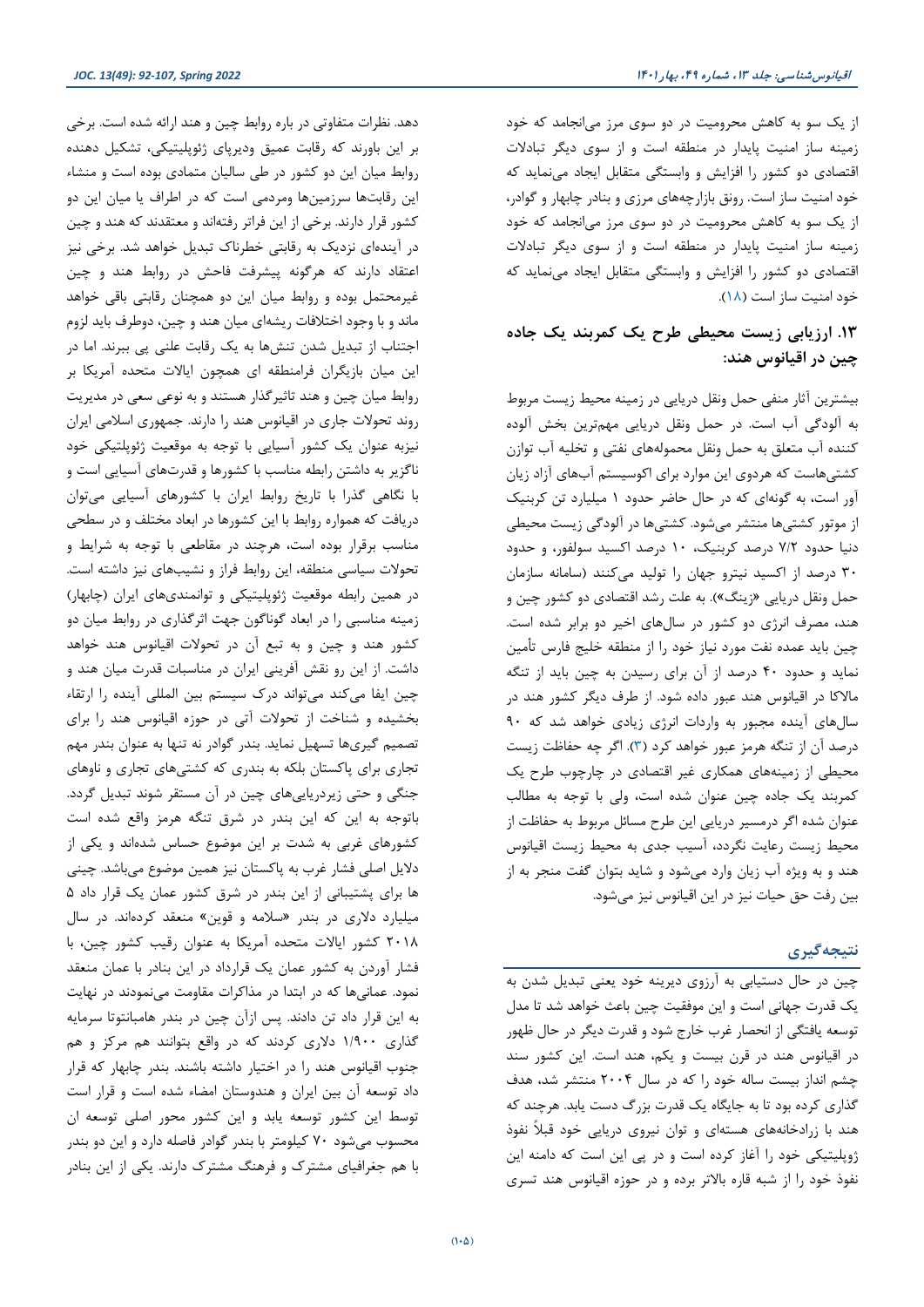یعنی چابهار را کشور هند که متحد غرب است میخواهد توسعه دهد و بندر گوادر را کشور چین که غرب با آن مخالف است میخواهد توسعه دهد که تا حدودي این مسیر را طی نموده است. با این شرایط یک رقابت ژئوپلتیکی در آینده ایجاد خواهد و به دلیل عدم پختگی و بدون بررسی تحلیل ژئوپلیتیکی ایران از مسائل و انعقاد قرار داد به هندوستان در راستاي توسعه چابهار، در این خصوص کار زیادي توسط هندوستان صورت نگرفته است و جمهوري اسلامی ایران در این خصوص در حال تبلیغ نمودن است که این تبلیغات کشور پاکستان را بسیار حساس نموده است چرا که پاکستان مخالف توسعه بندر چابهار توسط رقیب این کشور یعنی هندوستان است. از سوي دیگر از شمال در کشور افغانستان و دستگاههاي دولتی آن که عمق استراتژیک پاکستان محسوب میشود نفوذ کرده است از سوي دیگر در شرق پاکستان یعنی منطقه لاهور خود هندوستان قرار دارد و در نهایت در غرب کشور پاکستان هم هنديها در حال فعالیت هستند. جمهوري اسلامی ایران باید گونهاي اقدام کند که بندر چابهار به عنوان یک محور در بستر پروزه «یک کمربند –یک راه» هم پا و مانند بندر گوادر حرکت کند و راهی جز این ندارد. و در واقع اجازه دهد که کشور چین در این حوزه فعال شود و در واقع این دو را باید در قالب یک پروژه دانست و اگر دو پروژه باشند یعنی یکی هند و دیگري چین به نتیجه نخواهیم رسید. از سویی دیگر با توجه به وجود مشکلات داخلی هند، این کشور توان لازم را براي سرمایه گذاري در بندر چابهار ندارد چرا که هندوستان آمادگی لازم براي سرمایه گذاري در خارج از کشور خود را ندارد. بنابراین جمهوري اسلامی ایران باید توسعه چابهار در جنوب شرق کشور را با کمک چینیها

Challenges), International Relations Studies (Persian)2015.

- <span id="page-14-8"></span>9. Mehrabi A, Amiri H. The role of political-security factors in the development of Chabahar Free Zone"(Persian)". *Geopol Quarter*. 2013;**9**(22):140-165.
- <span id="page-14-9"></span>10. Zarghani SH, Ahmadi E. Analysis of the role and position of Chabahar port in the geopolitical dependencies of India, the first conference of the Geographical and Border Planning Association of Iran. Zahedan"(Persian)"2015.
- <span id="page-14-10"></span>11. Ezzati E, Shokri Sh. A study of Chabahar's position in north-south transit and its role in the development of neighboring cities"(Persian)". *Geograph Quarter Land*. 2012;**9**(36).
- <span id="page-14-11"></span>12. Quroneh I. Silk Road project and its impact on Iran's national security with emphasis on economic security, Kharazmi University, Tehran"(Persian)"1397.
- <span id="page-14-12"></span>13. Asgarian H. Perspectives on Iran-China Relations, Tehran, Abrar International Institute for Contemporary Studies and Research"(Persian)"2015.
- <span id="page-14-13"></span>14. Faraji Rad A. Specialized Conference on One Belt, Iran Land Management Association, Tehran"(Persian)". 1398.
- <span id="page-14-14"></span>15. Saadati Jafarabadi, Kaviani Rad M. Southeastern Iran in Post-Sanction Relations with Emphasis on Chabahar Port"(Persian)". *Int Politic Res Quarter*. 2017;**33**:149.

انجام دهد و این بدان معنی نیست که کشور هندوستان و یا سایر کشورها اجازه همکاري ندارند از سوي دیگر کشور چین آمادگی لازم را براي ایجاد بستر و زیرساختهاي توسعه در بندر چابهار را دارد  $.$ (74-19)

#### **مشارکت نویسندگان**

مقاله فوق مستخرجه از رساله دکتري محسن عابدینی تحت عنوان «تأثیر ژئوپلیتیکی پروژه یک کمربند یک راه چین بر توسعه و امنیت کشورهاي معبر (مورد ایران)» میباشد که با راهنمایی اساتید «دکتر زیبار قربان نژاد و دکتر عبدالرضا فرجی راد» و همچنین استاد مشاور دکتر محمد اخباري نگارش شده است.

#### **تشکر و قدردانی**

نویسندگان برخود لازم میدانند از معاونت پژوهشی دانشگاه آزاد اسلامی واحد علوم و تحقیقات به واسطه حمایتهاي مادي و معنوي همچنین داوران و متخصصین که با همکاري و ارائه نظرات ارزشمند خود موجب غناي پژوهش حاضر شدند صمیمانه تقدیر و تشکر نمایند.

#### **تعارض منافع**

«هیچگونه تعارض منافع توسط نویسندگان بیان نشده است.»

#### **References**

- <span id="page-14-0"></span>1. Abdi M, Faraji Rad A, Ghorbani Nejad Z. Explaining the geopolitical components affecting the formation of strategic relations "(Persian)". *Geopol Quarter*. 1397;**16**(1):1-36.
- <span id="page-14-1"></span>2. Hafeznia MR. Principles and Concepts of Geopolitics, Volume One. Tehran: Papli Publications"(Persian)1385.
- <span id="page-14-2"></span>3. Rahimi H. Backgrounds and Areas of Conflict and Competition between the Countries of the Indian Ocean Geopolitical Region. Conference on Processing Geopolitical Potentials for Development in the Southeast Ocean, 2016 Ministry of Interior"(Persian)"2016.
- <span id="page-14-3"></span>4. Khodaghlipour A. China Belt Initiative and its Impact on the Interests of the Islamic Republic of Iran"(Persian)". *Foreign Polic Quarter*. 1396;**31**(1).
- <span id="page-14-4"></span>5. Maleki A, Raufi M. The New Silk Road; a Belt, a Road, the Chinese Theory to Get Rid of Strategic Constraints. Tehran: Abrar Contemporary Publications"(Persian)"2016.
- <span id="page-14-5"></span>6. Report of the International Conference One Belt. One Road, Beijing"(Persian)"2017.
- <span id="page-14-6"></span>7. Javadian A. Revival of the Silk Road and Balancing China with the United States, Master Thesis, Kharazmi University"(Persian)1397.
- <span id="page-14-7"></span>8. Amir Ahmadian and Ruhollah Salehi Dolatabad. The New China Silk Road Project (Objectives, Obstacles and